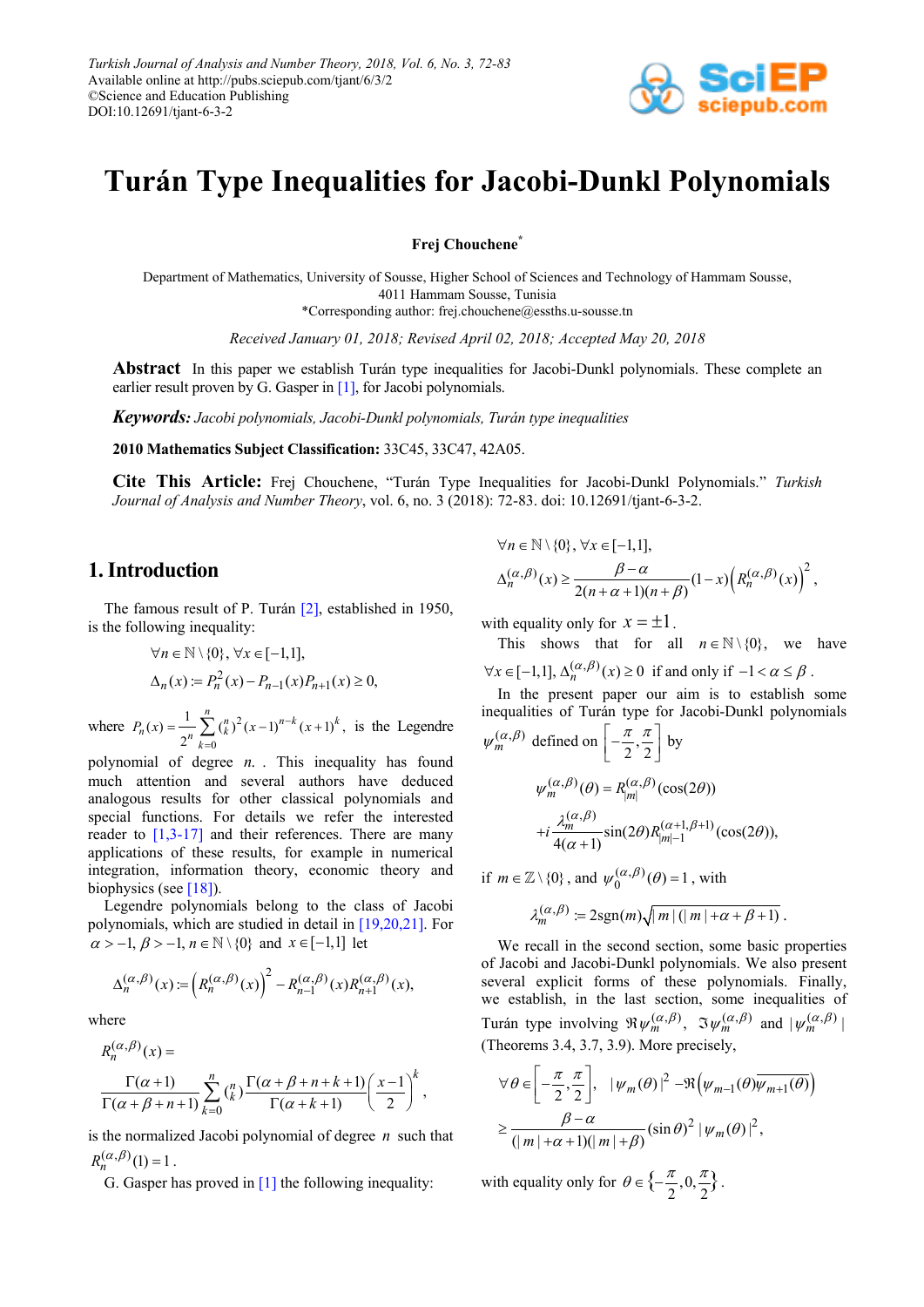Then, we deduce that

$$
\forall \theta \in \left[ -\frac{\pi}{2}, \frac{\pi}{2} \right], \ |\psi_m(\theta)|^2 - \Re \left( \psi_{m-1}(\theta) \overline{\psi_{m+1}(\theta)} \right) \ge 0
$$

if and only if  $-1 < \alpha \leq \beta$ .

In the sequel, we take  $\alpha > -1$ ,  $\beta > -1$  and we denote by  $\rho = \alpha + \beta + 1$ . We drop the exponents  $(\alpha, \beta)$  when there is no confusion.

## **2. Preliminaries**

In this section we recall some properties for Jacobi and Jacobi-Dunkl polynomials useful to get inequalities of Turán type which occur in the study of certain entire functions. These inequalities give an idea about the size of the gap, estimates and monotonicity properties of some special functions.

#### **2.1. Properties of Jacobi Polynomials**

We consider the Jacobi polynomial 
$$
\varphi_n
$$
 defined on  
\n
$$
\left[0, \frac{\pi}{2}\right]
$$
 by  
\n
$$
\varphi_n(\theta) := \varphi_n^{(\alpha, \beta)}(\theta) := R_n^{(\alpha, \beta)}(\cos(2\theta)), n \in \mathbb{N}, \theta \in \left[0, \frac{\pi}{2}\right],
$$

where  $R_n^{(\alpha,\beta)}$  is the normalized Jacobi polynomial such that  $R_n^{(\alpha,\beta)}(1) = 1$ . According t19,22], the  $\varphi_n$ 's satisfy the following relations:

$$
\forall n \in \mathbb{N}, \quad \varphi_n(0) = 1. \tag{1}
$$

$$
\forall n \in \mathbb{N}, \quad \varphi_n\left(\frac{\pi}{2}\right) = (-1)^n \frac{\Gamma(\alpha+1)\Gamma(\beta+n+1)}{\Gamma(\beta+1)\Gamma(\alpha+n+1)}.\tag{2}
$$

$$
\forall n \in \mathbb{N}, \forall \theta \in \left[0, \frac{\pi}{2}\right], \quad \varphi_n^{(\beta, \alpha)}(\theta) = \frac{\varphi_n\left(\frac{\pi}{2} - \theta\right)}{\varphi_n\left(\frac{\pi}{2}\right)}.
$$
 (3)

For all  $n \in \mathbb{N}$ , the Jacobi polynomial  $\varphi_n$  is a solution on  $\left| 0, \frac{\pi}{2} \right|$  of the following differential equation:  $Lv = -4n(n + \rho)y$ , where

$$
Ly := L_{\alpha,\beta} y := y'' + [(2\alpha + 1)\cot - (2\beta + 1)\tan]y',
$$
  

$$
y \in C^2 \left( \left[ 0, \frac{\pi}{2} \right] \right).
$$

In hypergeometric form, we have

$$
\forall n \in \mathbb{N}, \forall \theta \in \left[0, \frac{\pi}{2}\right[,
$$

$$
\varphi_n(\theta) = {}_2F_1(-n, n+\rho; \alpha+1; (\sin \theta)^2),
$$

where  ${}_{2}F_{1}(a,b;c;z)$  is the gaussian hypergeometric function given by

$$
{}_2F_1(a,b;c;z) = \sum_{n=0}^{\infty} \frac{(a)_n (b)_n}{n!(c)_n} z^n,
$$

 $a, b, c, z \in \mathbb{C}$ ;  $c \notin \mathbb{Z}_{-}$ ,  $|z| < 1$ , with

$$
(a)_n = \begin{cases} 1 & \text{if } n = 0, \\ a(a+1)(a+2)...(a+n-1) & \text{if } n \ge 1. \end{cases}
$$

The derivative of  $\varphi_n$  is given by

$$
\forall n \in \mathbb{N} \setminus \{0\}, \forall \theta \in \left[0, \frac{\pi}{2}\right],
$$

$$
\frac{d}{d\theta}\varphi_n^{(\alpha,\beta)}(\theta) = -\frac{n(n+\rho)}{\alpha+1}\sin(2\theta)\varphi_{n-1}^{(\alpha+1,\beta+1)}(\theta).
$$

In particular,  $\forall n \in \mathbb{N}$ ,  $\frac{d}{d\theta} \varphi_n(0) = 0$ . In the Gegenbauer

case (
$$
\beta = \alpha
$$
), we have  $\forall n \in \mathbb{N}, \forall \theta \in \left[0, \frac{\pi}{2}\right]$ ,

$$
\varphi_{2n}^{(\alpha,\alpha)}\left(\frac{\theta}{2}\right) = \varphi_n^{\left(\alpha,\frac{1}{2}\right)}(\theta),
$$
\n
$$
\varphi_{2n+1}^{(\alpha,\alpha)}\left(\frac{\theta}{2}\right) = \cos\theta \varphi_n^{\left(\alpha,\frac{1}{2}\right)}(\theta).
$$
\n(4)

Explicit formulas of  $\varphi_n$  are given, for all  $n \in \mathbb{N}$  and  $\theta \in \left[0, \frac{\pi}{2}\right],$  by

$$
\varphi_n(\theta) = \sum_{k=0}^n (-1)^k a(k, n, \alpha, \beta)(\sin \theta)^{2k}
$$
  
= 
$$
\sum_{k=0}^n b(k, n, \alpha, \beta)(\cos(2\theta))^k,
$$
 (5)

where

$$
a(k, n, \alpha, \beta) = {n \choose k} \frac{\Gamma(\alpha+1)\Gamma(\beta+n+k)}{\Gamma(\alpha+k+1)\Gamma(\beta+n)}
$$
(6)

if  $n \geq 1$ ,  $0 \leq k \leq n$ , and  $a(0,0,\alpha,\beta) = 1$ , and

$$
b(k, n, \alpha, \beta) = \frac{a(k, n, \alpha, \beta)}{2^k}
$$
  
 
$$
\times {}_2F_1\left(k - n, n + k + \rho; \alpha + k + 1; \frac{1}{2}\right), \quad 0 \le k \le n.
$$
 (7)

The orthogonality property is given by

$$
\forall m, n \in \mathbb{N}, \int_0^{\frac{\pi}{2}} \varphi_m(\theta) \varphi_n(\theta) A(\theta) d\theta = k_n^{-1} \delta_{mn},
$$

where

$$
k_n := k_n^{(\alpha,\beta)} := \frac{(2n+\rho)\Gamma(\alpha+n+1)\Gamma(\rho+n)}{2^{2\rho-1}(\Gamma(\alpha+1))^2 n! \Gamma(\beta+n+1)},
$$
 (8)

if  $n \in \mathbb{N} \setminus \{0\}$ , and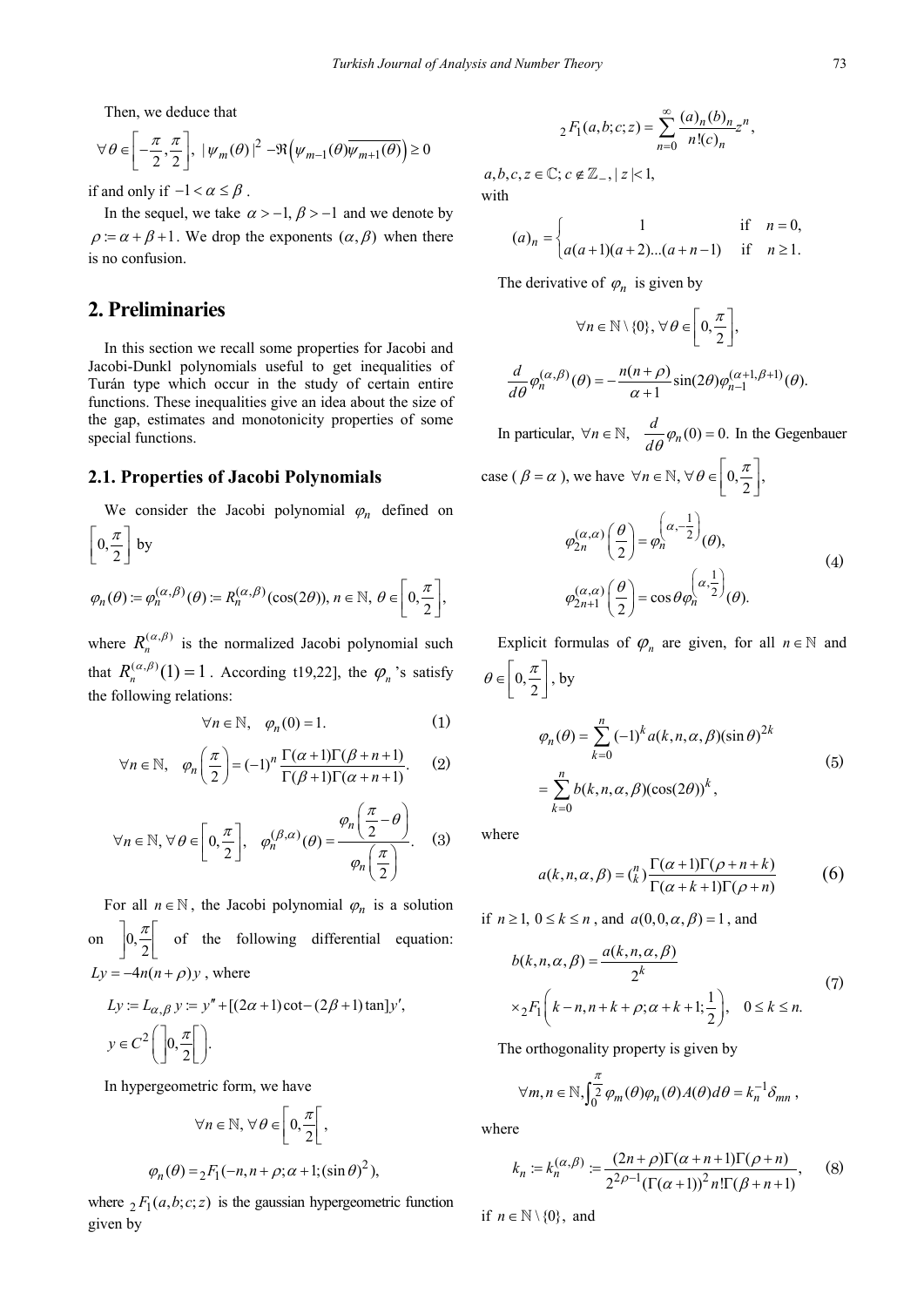$$
k_0:=k_0^{(\alpha,\beta)}:=\frac{\Gamma(\rho+1)}{2^{2\rho-1}\Gamma(\alpha+1)\Gamma(\beta+1)}.
$$

We also have, for all  $n \in \mathbb{N} \setminus \{0\}$  and  $\theta \in \left[0, \frac{\pi}{2}\right]$ , the following recurrence formula:

$$
\varphi_{n+1}(\theta) =
$$
\n
$$
\frac{(2n+\rho)[(2n+\rho+1)(2n+\rho-1)\cos(2\theta)+\alpha^2-\beta^2]}{2(n+\alpha+1)(n+\rho)(2n+\rho-1)}\varphi_n(\theta)
$$
\n
$$
-\frac{n(n+\beta)(2n+\rho+1)}{(n+\alpha+1)(n+\rho)(2n+\rho-1)}\varphi_{n-1}(\theta).
$$

**Examples 2.1** For all 
$$
n \in \mathbb{N}
$$
 and  $\theta \in \left[0, \frac{\pi}{2}\right]$ , we have  
\n1)  $\varphi_0(\theta) = 1$ ,  $\varphi_1(\theta) = 1 - \frac{\rho + 1}{\alpha + 1} (\sin \theta)^2$ ,  
\n
$$
\varphi_2(\theta) = \frac{(\rho + 2)(\rho + 3)}{(\alpha + 1)(\alpha + 2)} (\sin \theta)^4 - \frac{2(\rho + 2)}{\alpha + 1} (\sin \theta)^2 + 1.
$$
\n2)  $\varphi_n^{\left(-\frac{1}{2}, -\frac{1}{2}\right)}(\theta) = \cos(2n\theta)$ ,  
\n
$$
\varphi_n^{\left(\frac{1}{2}, -\frac{1}{2}\right)}(\theta) = \frac{\sin((2n+1)\theta)}{(2n+1)\sin \theta}, \theta \neq 0.
$$
\n3)  $\varphi_n^{\left(-\frac{1}{2}, \frac{1}{2}\right)}(\theta) = \frac{\cos((2n+1)\theta)}{\cos \theta}, \theta \neq \frac{\pi}{2},$   
\n
$$
\varphi_n^{\left(\frac{1}{2}, \frac{1}{2}\right)}(\theta) = \frac{\sin(2(n+1)\theta)}{(n+1)\sin(2\theta)}, \theta \neq 0, \frac{\pi}{2}.
$$

#### **2.1. Properties of Jacobi-Dunkl Polynomials**

We take  $\varphi_n(\theta) := \varphi_n(-\theta)$  for all  $n \in \mathbb{N}$  and  $\theta \in \left[-\frac{\pi}{2}, 0\right], \quad A(0) = 0$ , and  $A(\theta) = A(-\theta)$  for all  $\frac{\pi}{2}$ , 0  $\theta \in \left[-\frac{\pi}{2}, 0\right]$ .

For all  $m \in \mathbb{Z}$ , the Jacobi-Dunkl polynomial  $\psi_m := \psi_m^{(\alpha,\beta)}$  is defined on  $\left[-\frac{\pi}{2}, \frac{\pi}{2}\right]$  $\left[-\frac{\pi}{2},\frac{\pi}{2}\right]$  by  $\forall \theta \in \left[-\frac{\pi}{2},\frac{\pi}{2}\right],$  $\psi_m(\theta) := \varphi_{|m|}(\theta) + i \frac{\lambda_m}{4(\alpha+1)} sin(2\theta) \varphi_{|m|-1}^{(\alpha+1,\beta+1)}(\theta),$  $= \varphi_{|m|}(\theta) + i \frac{\lambda_m}{4(\alpha+1)} sin(2\theta) \varphi_{|m|-1}^{(\alpha+1,\beta+1)}(\theta),$  (9)

if 
$$
m \in \mathbb{Z} \setminus \{0\}
$$
, and  $\psi_0^{(\alpha,\beta)}(\theta) = 1$ ,  
with  $\lambda_m := \lambda_m^{(\alpha,\beta)} := 2\text{sgn}(m)\sqrt{|m|(|m| + \rho)}$  (see [22]).  
**Remarks 2.2**

1) 
$$
\forall m \in \mathbb{Z} \setminus \{0\}, \ \forall \theta \in \left[-\frac{\pi}{2}, \frac{\pi}{2}\right],
$$
  

$$
\psi_m(\theta) = \varphi_{|m|}(\theta) - \frac{i}{\lambda_m} \frac{d}{d\theta} \varphi_{|m|}(\theta).
$$

2) In [\[22\],](#page-11-2) the author has studied the harmonic analysis associated with these polynomials.

**Proposition 2.3** For all  $m \in \mathbb{Z}$  and  $\theta \in \left[-\frac{\pi}{2}, \frac{\pi}{2}\right]$  $\theta \in \left[-\frac{\pi}{2}, \frac{\pi}{2}\right], \text{ we}$ have

1) 
$$
\psi_m(0) = 1, \quad \psi_{-m}(-\theta) = \psi_m(\theta),
$$
  
\n
$$
\overline{\psi_m(\theta)} = \psi_{-m}(\theta) = \psi_m(-\theta).
$$
  
\n2)  $\Re \psi_m(\theta) = \frac{\psi_m(\theta) + \psi_m(-\theta)}{2} = \varphi_{|m|}(\theta).$   
\n3)  
\n
$$
\Im \psi_m(\theta) = \frac{\psi_m(\theta) - \psi_m(-\theta)}{2}
$$

 $=\frac{m}{4(\alpha+1)}\sin(2\theta)\varphi_{|m|-1}^{(\alpha+1,\beta+1)}(\theta), m\neq$ 

$$
4)
$$

$$
\psi_{2m}^{(\alpha,\alpha)}\left(\frac{\theta}{2}\right) = \psi_m^{\left(\alpha,-\frac{1}{2}\right)}(\theta). \tag{10}
$$

 $(\alpha+1, \beta+1)$  $\frac{\lambda_m}{4(\alpha+1)}\sin(2\theta)\varphi_{|m|-1}^{(\alpha+1,\beta+1)}(\theta), m\neq 0$ 

 $+1, \beta +$ 

5)

$$
\psi_m\left(\frac{\pi}{2}\right) = \psi_m\left(-\frac{\pi}{2}\right) = \varphi_{|m|}\left(\frac{\pi}{2}\right)
$$
  
=  $(-1)^m \frac{\Gamma(\alpha+1)\Gamma(\beta+|m|+1)}{\Gamma(\beta+1)\Gamma(\alpha+|m|+1)}.$  (11)

6)

$$
\psi_m^{(\beta,\alpha)}(\theta) = \frac{\psi_m\left(\theta - \frac{\pi}{2}\right)}{\psi_m\left(\frac{\pi}{2}\right)}, 0 \le \theta \le \frac{\pi}{2},
$$
\n
$$
\psi_m^{(\beta,\alpha)}(\theta) = \frac{\psi_m\left(\theta + \frac{\pi}{2}\right)}{\psi_m\left(\frac{\pi}{2}\right)}, -\frac{\pi}{2} \le \theta < 0.
$$
\n
$$
(12)
$$

*Proof:* We use (1), (9), (4), (2) and (3) to get the above formulas.

For all  $m \in \mathbb{Z}$ ,  $\psi_m$  is the unique  $C^{\infty}$  solution on  $\frac{\pi}{2}, \frac{\pi}{2}$  $\left[-\frac{\pi}{2}, \frac{\pi}{2}\right]$  of the differential-difference equation

$$
\begin{cases}\n\Lambda u(\theta) & = i\lambda_m u(\theta), \\
u(0) & = 1,\n\end{cases}
$$

where  $\Lambda = \Lambda_{\alpha,\beta}$  is the Jacobi-Dunkl operator defined on

$$
C^{1}\left(\left[-\frac{\pi}{2}, \frac{\pi}{2}\right]\right) \text{ by}
$$
  
 
$$
\Lambda u(\theta) := u'(\theta) + \left[(2\alpha + 1)\cot \theta - (2\beta + 1)\tan \theta\right]
$$
  
 
$$
\times \frac{u(\theta) - u(-\theta)}{2}, \quad u \in C^{1}\left(\left[-\frac{\pi}{2}, \frac{\pi}{2}\right]\right).
$$

In the following proposition we give explicit forms of  $\psi_m$ .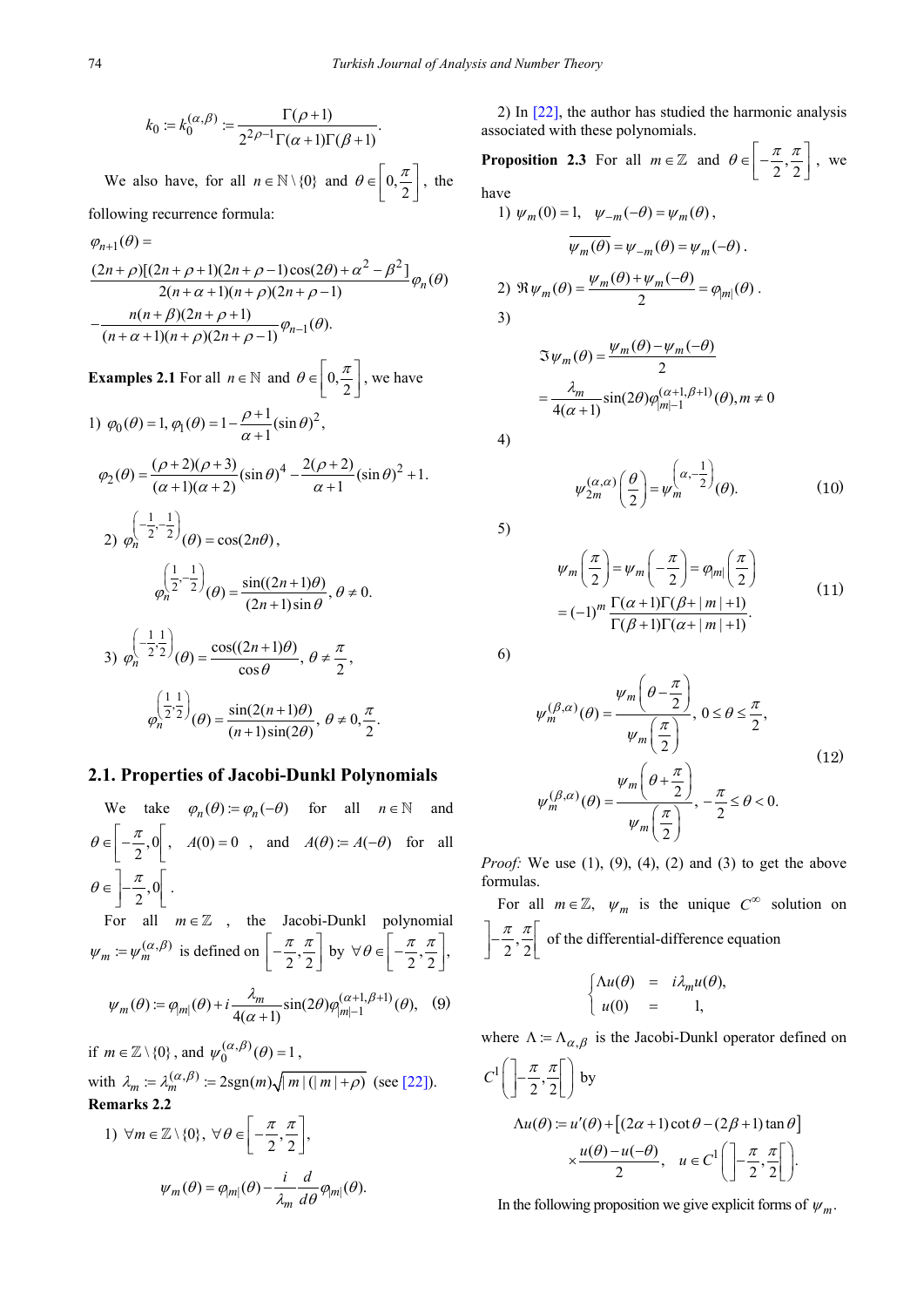**Proposition 2.4** For all  $m \in \mathbb{Z} \setminus \{0\}$  and  $\theta \in \left[-\frac{\pi}{2}, \frac{\pi}{2}\right]$  $\theta \in \left[-\frac{\pi}{2}, \frac{\pi}{2}\right],$  we

have 1)

$$
\psi_m(\theta) = \sum_{k=0}^{|m|} (-1)^k a(k, |m|, \alpha, \beta)
$$

$$
\times \left[ 1 + i \frac{(|m| - k)(|m| + k + \rho)}{\lambda_m (k + \alpha + 1)} sin(2\theta) \right] (sin \theta)^{2k}
$$
  
2)

$$
\psi_m(\theta) = \frac{\Gamma(\alpha+1)\Gamma(\rho+2|m|)}{2^{|m|}\Gamma(\alpha+|m|+1)\Gamma(\rho+|m|)} (\cos(2\theta))^{|m|}
$$
  
+ 
$$
\sum_{k=0}^{|m|-1} [b(k, |m|, \alpha, \beta)
$$
  
+ 
$$
i \frac{2(k+1)b(k+1, |m|, \alpha, \beta)}{\lambda_m} \sin(2\theta) [ \cos(2\theta))^k,
$$

where  $a(k, n, \alpha, \beta)$  and  $b(k, n, \alpha, \beta)$ ,  $n \in \mathbb{N}, 0 \le k \le n$ , are respectively given by (6) and (7).

*Proof:* We obtain the above formulas from (9) and (5).

The orthogonality property is given in [\[22\]](#page-11-2) by  $\pi$ 

$$
\forall m, n \in \mathbb{Z}, \int_{-\frac{\pi}{2}}^{\frac{\pi}{2}} \psi_m(\theta) \overline{\psi_n(\theta)} A(\theta) d\theta = h_m^{-1} \delta_{mn}, \text{ with}
$$

$$
h_m := h_m^{(\alpha, \beta)} := \left( \int_{-\frac{\pi}{2}}^{\frac{\pi}{2}} \psi_m(\theta) \, |^2 A(\theta) d\theta \right)^{-1} = \frac{k_{|m|}}{4},
$$

 $m \in \mathbb{Z} \setminus \{0\}$  and  $h_0 := h_0^{(\alpha,\beta)} := \frac{k_0}{2}$ , where  $k_n, n \in \mathbb{N}$ , is given by (8).

**Examples 2.5** For all  $m \in \mathbb{Z}$  and  $\theta \in \left[-\frac{\pi}{2}, \frac{\pi}{2}\right]$  $\theta \in \left[-\frac{\pi}{2}, \frac{\pi}{2}\right]$ , we have

1)  $\psi_0(\theta) = 1$ ,

$$
\psi_1(\theta) = 1 - \frac{\rho + 1}{\alpha + 1} (\sin \theta)^2 + i \frac{\sqrt{\rho + 1}}{2(\alpha + 1)} \sin(2\theta).
$$

2)  
\n
$$
\psi_2(\theta) = \frac{(\rho+2)(\rho+3)}{(\alpha+1)(\alpha+2)} (\sin \theta)^4 - \frac{2(\rho+2)}{\alpha+1} (\sin \theta)^2 + 1
$$
\n
$$
+i \frac{\sqrt{2(\rho+2)}}{2(\alpha+1)(\alpha+2)} \sin(2\theta) [\alpha+2-(\rho+3)(\sin \theta)^2].
$$
\n3)  
\n
$$
\psi_m^{\left(-\frac{1}{2},-\frac{1}{2}\right)}(\theta) = e^{2im\theta}.
$$

$$
4)
$$

1 1

$$
\psi_m^{\left(\frac{1}{2}, -\frac{1}{2}\right)}(\theta) = \frac{\sin((2|m|+1)\theta)}{(2|m|+1)\sin\theta} \n+ \frac{i}{2(2|m|+1)\sqrt{|m|(|m|+1)}} \n\times [(2|m|+1+(\cot\theta)^2)\sin(2m\theta) - 2m\cot\theta\cos(2m\theta)],\nm \neq 0, \theta \neq 0
$$

5)  
\n
$$
\psi_m^{\left(-\frac{1}{2},\frac{1}{2}\right)}(\theta) = \frac{\cos((2|m|+1)\theta)}{\cos\theta} + \frac{i}{2\sqrt{|m|(|m|+1)}}
$$
\n
$$
\times [(2|m|+1+(tan\theta)^2)\sin(2m\theta) + 2m\tan\theta\cos(2m\theta)],
$$
\n
$$
m \neq 0, \theta \neq \pm \frac{\pi}{2}.
$$
\n6)  
\n
$$
\psi_m^{\left(\frac{1}{2},\frac{1}{2}\right)}(\theta) = \frac{\sin(2(|m|+1)\theta)}{(|m|+1)\sin(2\theta)} + \frac{i}{(|m|+1)\sqrt{|m|(|m|+2)}}
$$
\n
$$
\times [(|m|+1+(\cot(2\theta))^2)\sin(2m\theta) - m\cot(2\theta)\cos(2m\theta)],
$$
\n
$$
m \neq 0, \theta \neq 0, \pm \frac{\pi}{2}.
$$

# **3. Turán Type Inequalities**

#### **3.1. General Case**

G. Gasper has proved in  $[1]$  the following proposition: **Proposition 3.1** For all  $n \in \mathbb{N} \setminus \{0\}$ , we have

1)

$$
\forall \theta \in \left[0, \frac{\pi}{2}\right], (\varphi_n(\theta))^2 - \varphi_{n-1}(\theta)\varphi_{n+1}(\theta)
$$

$$
\geq \frac{\beta - \alpha}{(n + \alpha + 1)(n + \beta)} (\sin \theta)^2 (\varphi_n(\theta))^2,
$$

with equality only for  $\theta \in \left\{0, \frac{\pi}{2}\right\}$ .

2) 
$$
\forall \theta \in \left[0, \frac{\pi}{2}\right], \quad (\varphi_n(\theta))^2 - \varphi_{n-1}(\theta)\varphi_{n+1}(\theta) \ge 0 \text{ if and}
$$
  
only if  $-1 < \alpha \le \beta$ .

In the sequel if this subsection, let *m* be an integer not belonging to  $\{-1,0,1\}$ .

#### **Lemma 3.2**

1) 
$$
\forall p \in \{-1, 1\}, \frac{\lambda_{p-1}\lambda_{p+1}}{\lambda_p^2} = 0.
$$
  
2)  $0 < \frac{\lambda_{m-1}\lambda_{m+1}}{\lambda_m^2} < 1.$ 

*Proof:* Note that  $\lambda_{m-1} \lambda_{m+1} = \lambda_{|m|-1} \lambda_{|m|+1} > 0$  and

$$
\frac{\lambda_m^4 - \lambda_{m-1}^2 \lambda_{m+1}^2}{16} = 2m^2 + 2\rho |m| + \rho^2 - 1.
$$
  
If  $2 - \rho^2 < 0$ , then  $2m^2 + 2\rho |m| + \rho^2 - 1 > 0$ .  
If  $2 - \rho^2 = 0$ , then  $-\frac{\rho}{2} < 1 < |m|$  and  
 $2m^2 + 2\rho |m| + \rho^2 - 1 > 0$ .

If  $2 - \rho^2 > 0$ , then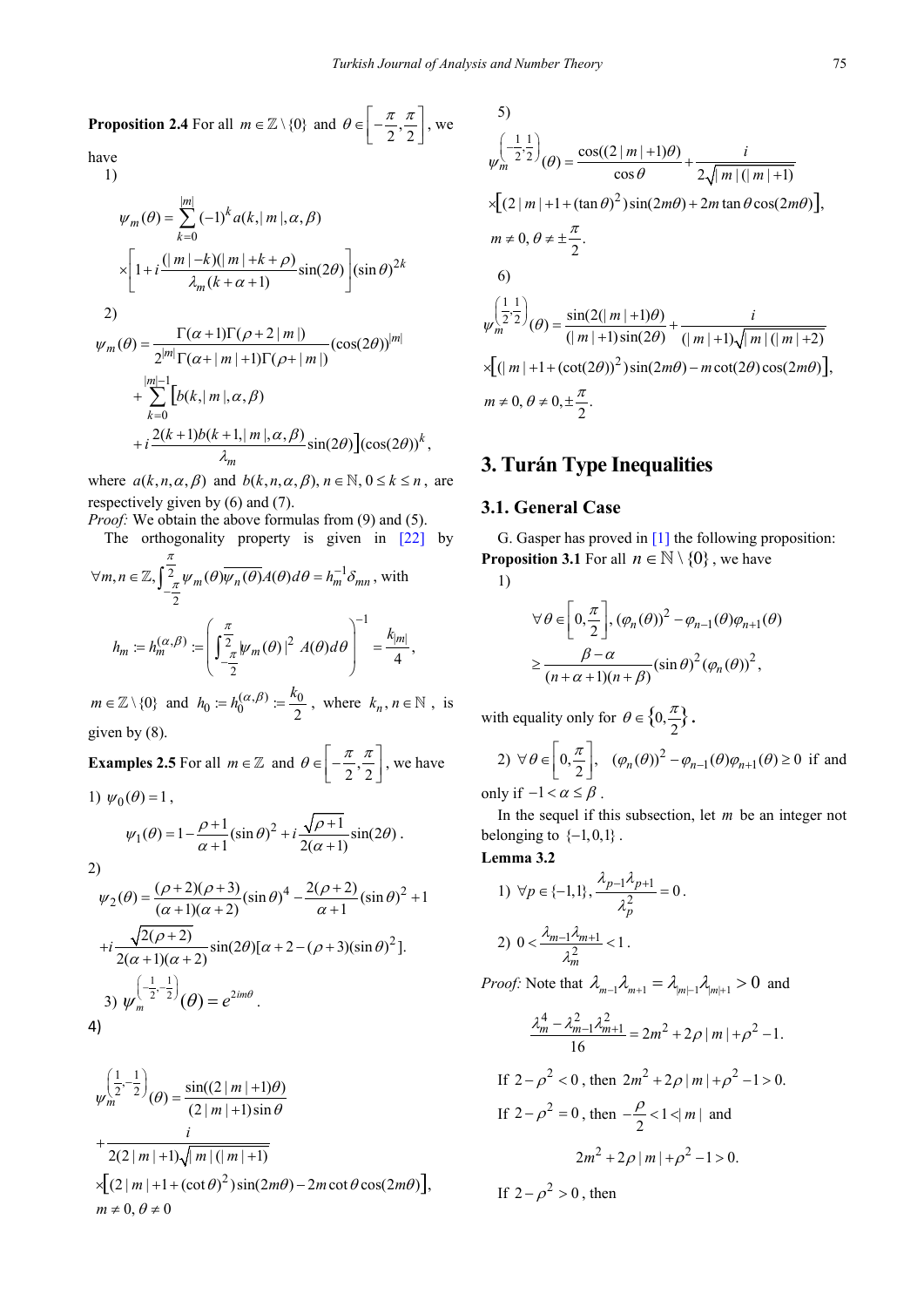$$
\frac{-\rho - \sqrt{2 - \rho^2}}{2} < \frac{-\rho + \sqrt{2 - \rho^2}}{2} < 1 < |m|
$$

and  $2m^2 + 2\rho |m| + \rho^2 - 1 > 0$ . **Lemma 3.3**  $\forall n \in \mathbb{N} \setminus \{0\}, \forall \theta \in \left[-\frac{\pi}{2}, \frac{\pi}{2}\right],$  $\frac{\beta - \alpha}{(n + \alpha + 1)(n + \beta)} (\sin \theta)^2 < 1.$  $\alpha + 1$  $(n + \beta)$  $\frac{\beta-\alpha}{+\alpha+1(n+\beta)}(\sin\theta)^2 <$ *Proof:* Let  $n \in \mathbb{N} \setminus \{0\}$  and  $\theta \in \left[-\frac{\pi}{2}, \frac{\pi}{2}\right]$  $\theta \in \left[-\frac{\pi}{2},\frac{\pi}{2}\right].$  $(n+\alpha+1)(n+\beta)-(\beta-\alpha)(\sin\theta)^2$  $= n^2 + \rho n + (\alpha - \beta)(\sin \theta)^2 + (\alpha + 1)\beta.$ If  $\Delta = \rho^2 - 4[(\alpha - \beta)(\sin \theta)^2 + (\alpha + 1)\beta] < 0$  then  $n^2 + \rho n + (\alpha - \beta)(\sin \theta)^2 + (\alpha + 1)\beta > 0$ . If  $\Delta = 0$ , then  $-\frac{\rho}{2} < 1 < n$  and  $n^2 + \rho n + (\alpha - \beta)(\sin \theta)^2 + (\alpha + 1)\beta > 0.$ If  $\Delta > 0$ , then  $\frac{-\rho - \sqrt{\Delta}}{2} < \frac{-\rho + \sqrt{\Delta}}{2}$  and  $(\rho + 2)^2$  $= (\alpha + 1)(\sin \theta)^2 + (\beta + 1)(\cos \theta)^2 + (\alpha + 1)(\beta + 1) > 0.$ 4  $(\rho+2)^2 - \Delta$ Hence  $\frac{-\rho + \sqrt{\Delta}}{2} < 1 < n$  and  $n^2 + \rho n + (\alpha - \beta)(\sin \theta)^2 + (\alpha + 1)\beta > 0.$ 

The following theorem gives a Turán type inequality for  $\mathfrak{I}\psi_m$ .

### **Theorem 3.4**

$$
\forall \theta \in \left[ -\frac{\pi}{2}, \frac{\pi}{2} \right], (\Im \psi_m(\theta))^2 - \Im \psi_{m-1}(\theta) \Im \psi_{m+1}(\theta)
$$

$$
\geq \left[ \frac{\lambda_{m-1} \lambda_{m+1}}{\lambda_m^2} \frac{\beta - \alpha}{(|m| + \alpha + 1)(|m| + \beta)} (\sin \theta)^2 \right] \times (\Im \psi_m(\theta))^2,
$$

$$
+1 - \frac{\lambda_{m-1} \lambda_{m+1}}{\lambda_m^2}
$$

with equality only for  $\theta \in \left\{-\frac{\pi}{2}, 0, \frac{\pi}{2}\right\}$ . *Proof:* Let  $\theta \in \left[-\frac{\pi}{2}, \frac{\pi}{2}\right]$  $\theta \in \left[-\frac{\pi}{2},\frac{\pi}{2}\right].$ 

$$
(\mathfrak{I}\psi_m(\theta))^2 - \mathfrak{I}\psi_{m-1}(\theta)\mathfrak{I}\psi_{m+1}(\theta)
$$
  
= 
$$
\left(\frac{\sin(2\theta)}{4(\alpha+1)}\right)^2 \begin{pmatrix} \lambda_m^2 (\varphi_{|m|-1}^{(\alpha+1,\beta+1)}(\theta))^2 \\ -\lambda_{|m|-1} \lambda_{|m|+1} \varphi_{|m|-2}^{(\alpha+1,\beta+1)}(\theta) \varphi_{|m|}^{(\alpha+1,\beta+1)}(\theta) \end{pmatrix}
$$

$$
= \left(\frac{\lambda_m \sin(2\theta)}{4(\alpha+1)}\right)^2 \left[ \left(1 - \frac{\lambda_{|m|-1} \lambda_{|m|+1}}{\lambda_{|m|}^2}\right) (\varphi_{|m|-1}^{(\alpha+1,\beta+1)}(\theta))^2 + \frac{\lambda_{|m|-1} \lambda_{|m|+1}}{\lambda_{|m|}^2} \left(\varphi_{|m|-1}^{(\alpha+1,\beta+1)}(\theta))^2 - \varphi_{|m|-2}^{(\alpha+1,\beta+1)}(\theta) \varphi_{|m|}^{(\alpha+1,\beta+1)}(\theta)\right) \right].
$$

Proposition 3.1 and Lemma 3.2 give the above inequality. **Corollary 3.5**

$$
\forall \theta \in \left[ -\frac{\pi}{2}, \frac{\pi}{2} \right],
$$
  

$$
\Im \psi_{m-1}(\theta) \Im \psi_{m+1}(\theta) \le \frac{\lambda_{m-1} \lambda_{m+1}}{\lambda_m^2} (\Im \psi_m(\theta))^2
$$

if and only if  $-1 < \alpha \leq \beta$ .

**Remark 3.6** 

$$
\forall \theta \in \left[-\frac{\pi}{2}, \frac{\pi}{2}\right],
$$

$$
\begin{split}\n&\left(\frac{\lambda_m\sin(2\theta)}{4(\alpha+1)}\right)^2 \min\left\{\varphi_{|m|-2}^{(\alpha+1,\beta+1)}(\theta)\varphi_{|m|}^{(\alpha+1,\beta+1)}(\theta),0\right\} \\
&\leq \Im\psi_{m-1}(\theta)\Im\psi_{m+1}(\theta) \\
&= \left(\frac{\lambda_m\sin(2\theta)}{4(\alpha+1)}\right)^2 \frac{\lambda_{|m|-1}\lambda_{|m|+1}}{\lambda_{|m|}^2} \varphi_{|m|-2}^{(\alpha+1,\beta+1)}(\theta)\varphi_{|m|}^{(\alpha+1,\beta+1)}(\theta) \\
&\leq \left(\frac{\lambda_m\sin(2\theta)}{4(\alpha+1)}\right)^2 \max\left\{\varphi_{|m|-2}^{(\alpha+1,\beta+1)}(\theta)\varphi_{|m|}^{(\alpha+1,\beta+1)}(\theta),0\right\}.\n\end{split}
$$

We establish now the following Turán type inequality for the Jacobi-Dunkl polynomials  $\psi_m$ .

**Theorem 3.7**

$$
\forall \theta \in \left[ -\frac{\pi}{2}, \frac{\pi}{2} \right],
$$
  
\n
$$
|\psi_m(\theta)|^2 - \Re \left( \psi_{m-1}(\theta) \overline{\psi_{m+1}(\theta)} \right)
$$
  
\n
$$
\geq \frac{\beta - \alpha}{(|m| + \alpha + 1)(|m| + \beta)} (\sin \theta)^2 |\psi_m(\theta)|^2,
$$

with equality only for  $\theta \in \left\{-\frac{\pi}{2}, 0, \frac{\pi}{2}\right\}$ . *Proof:* Let  $\theta \in \left[-\frac{\pi}{2}, \frac{\pi}{2}\right]$  $\theta \in \left[-\frac{\pi}{2},\frac{\pi}{2}\right].$ 

$$
\begin{aligned}\n & \left| \psi_m(\theta) \right|^2 - \Re \left( \psi_{m-1}(\theta) \psi_{m+1}(\theta) \right) \\
 & = (\varphi_{|m|}(\theta))^2 + (\Im \psi_m(\theta))^2 - \varphi_{|m-1|}(\theta) \varphi_{|m+1|}(\theta) \\
 & - \lambda_{m-1} \lambda_{m+1} \left( \frac{\sin(2\theta)}{4(\alpha+1)} \right)^2 \varphi_{|m-1|-1}^{(\alpha+1,\beta+1)}(\theta) \varphi_{|m+1|-1}^{(\alpha+1,\beta+1)}(\theta) \\
 & = \frac{\beta - \alpha}{\left( |m| + \alpha + 1 \right) \left( |m| + \beta \right)} (\sin \theta)^2 \left| \psi_m(\theta) \right|^2 \\
 & + (\varphi_{|m|}(\theta))^2 - \varphi_{|m-1|}(\theta) \varphi_{|m+1|}(\theta)\n \end{aligned}
$$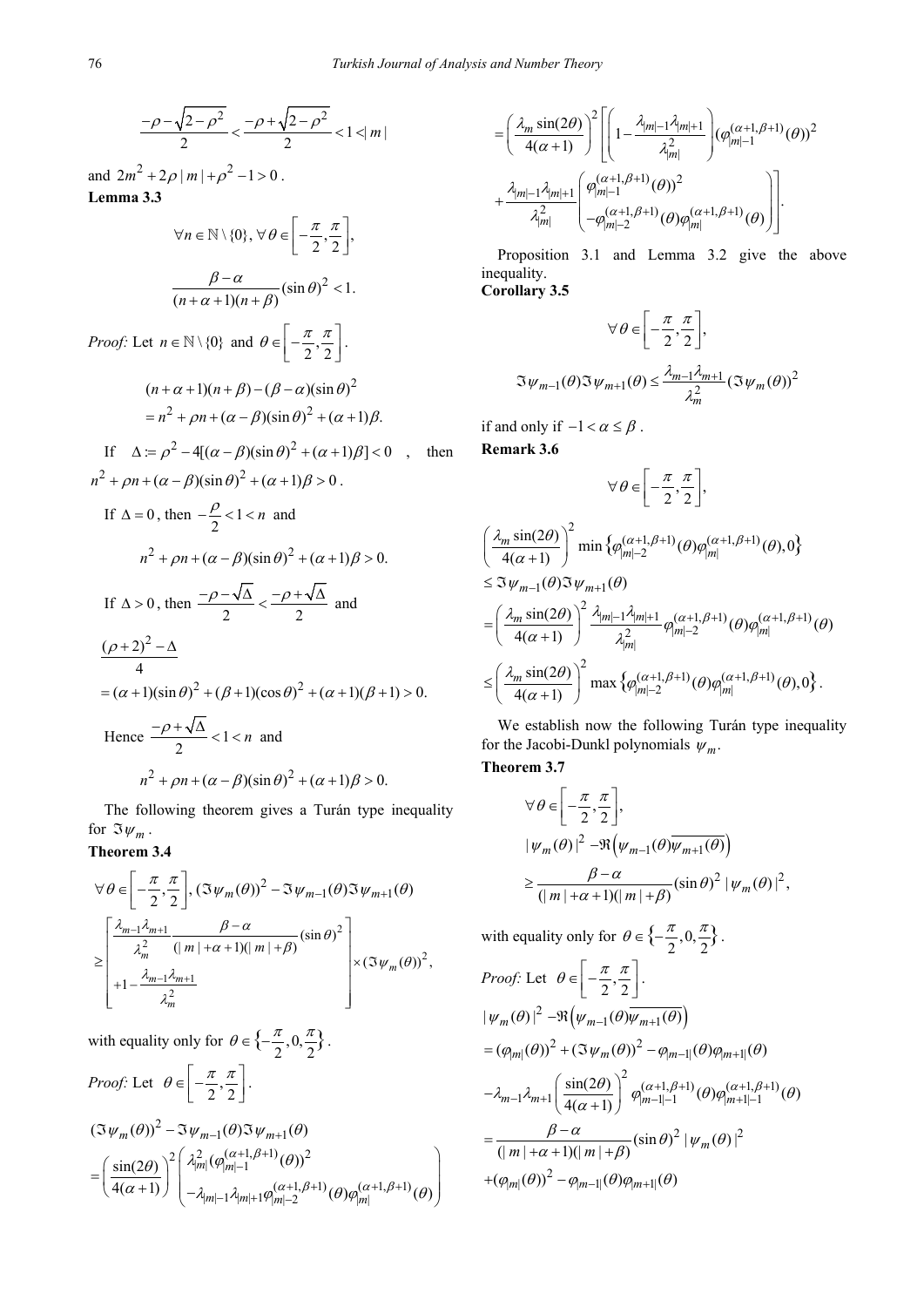$$
-\frac{\beta-\alpha}{(|m|+\alpha+1)(|m|+\beta)}(\sin\theta)^{2}(\varphi_{|m|}(\theta))^{2}
$$
  
+  $\lambda_{|m|-1}\lambda_{|m|+1}\left(\frac{\sin(2\theta)}{4(\alpha+1)}\right)^{2}$   

$$
\times \left[ (\varphi_{|m|-1}^{(\alpha+1,\beta+1)}(\theta))^{2} - \varphi_{|m|-2}^{(\alpha+1,\beta+1)}(\theta) \varphi_{|m|}^{(\alpha+1,\beta+1)}(\theta) \right]
$$
  

$$
-\frac{(\beta+1)-(\alpha+1)}{((|m|-1)+(\alpha+1)+1)((|m|-1)+(\beta+1))}
$$
  
 $\times (\sin\theta)^{2} (\varphi_{|m|-1}^{(\alpha+1,\beta+1)}(\theta))^{2}$   
+ 
$$
\left(1-\frac{\lambda_{|m|-1}\lambda_{|m|+1}}{\lambda_{|m|}^{2}}\right)
$$
  

$$
\times \left(1-\frac{\beta-\alpha}{(|m|+\alpha+1)(|m|+\beta)}(\sin\theta)^{2}\right)(\Im\psi_{m}(\theta))^{2}.
$$

From Proposition 3.1 it is obvious that

$$
(\varphi_{|m|}(\theta))^{2} - \varphi_{|m-1|}(\theta)\varphi_{|m+1|}(\theta)
$$
  

$$
-\frac{\beta-\alpha}{(|m|+\alpha+1)(|m|+\beta)}(\sin \theta)^{2}(\varphi_{|m|}(\theta))^{2} \ge 0,
$$

and

$$
\begin{aligned} &(\varphi_{|m|-1}^{(\alpha+1,\beta+1)}(\theta))^2 - \varphi_{|m|-2}^{(\alpha+1,\beta+1)}(\theta)\varphi_{|m|}^{(\alpha+1,\beta+1)}(\theta)\\ &-\frac{(\beta+1)-(\alpha+1)}{((|m|-1)+(\alpha+1)+1)((|m|-1)+(\beta+1))}\\ &\times(\sin\theta)^2(\varphi_{|m|-1}^{(\alpha+1,\beta+1)}(\theta))^2\geq 0. \end{aligned}
$$

Note that  $\lambda_{m-1} \lambda_{m+1} = \lambda_{|m|-1} \lambda_{|m|+1} > 0$  and, by Lemma

3.2, 
$$
0 < 1 - \frac{\lambda_{|m|-1} \lambda_{|m|+1}}{\lambda_{|m|}^2} < 1
$$
.

To finish the proof we use Lemma 3.3. **Corollary 3.8**

$$
\forall \theta \in \left[ -\frac{\pi}{2}, \frac{\pi}{2} \right], |\psi_m(\theta)|^2 - \Re \left( \psi_{m-1}(\theta) \overline{\psi_{m+1}(\theta)} \right) \ge 0
$$

if and only if  $-1 < \alpha \leq \beta$ .

Another inequality of Turán type is given in the following theorem:

**Theorem 3.9**

$$
\forall \theta \in \left[ -\frac{\pi}{2}, \frac{\pi}{2} \right],
$$
  
\n
$$
(\Re \psi_m(\theta))^2 + \frac{\lambda_{m-1}\lambda_{m+1}}{\lambda_m^2} (\Im \psi_m(\theta))^2
$$
  
\n
$$
\geq \frac{\beta - \alpha}{(\vert m \vert + \alpha + 1)(\vert m \vert + \beta)} (\sin \theta)^2
$$
  
\n
$$
\times \left[ (\Re \psi_m(\theta))^2 + \frac{\lambda_{m-1}\lambda_{m+1}}{\lambda_m^2} (\Im \psi_m(\theta))^2 \right],
$$

with equality only for  $\theta \in \left\{-\frac{\pi}{2}, 0, \frac{\pi}{2}\right\}.$ 

Proof: Let 
$$
\theta \in \left[-\frac{\pi}{2}, \frac{\pi}{2}\right]
$$
.  
\n
$$
(\Re \psi_m(\theta))^2 + \frac{\lambda_{m-1}\lambda_{m+1}}{\lambda_m^2} (\Im \psi_m(\theta))^2
$$
\n
$$
-\Re \left(\psi_{m-1}(\theta)\overline{\psi_{m+1}(\theta)}\right)
$$
\n
$$
= \frac{\beta - \alpha}{(\vert m \vert + \alpha + 1)(\vert m \vert + \beta)} (\sin \theta)^2
$$
\n
$$
\times \left[ (\Re \psi_m(\theta))^2 + \frac{\lambda_{m-1}\lambda_{m+1}}{\lambda_m^2} (\Im \psi_m(\theta))^2 \right]
$$
\n
$$
+ (\varphi_{|m|}(\theta))^2 - \varphi_{|m-1|}(\theta) \varphi_{|m+1|}(\theta)
$$
\n
$$
- \frac{\beta - \alpha}{(\vert m \vert + \alpha + 1)(\vert m \vert + \beta)} (\sin \theta)^2 (\varphi_{|m|}(\theta))^2
$$
\n
$$
+ \lambda_{|m| - 1}\lambda_{|m| + 1} \left( \frac{\sin(2\theta)}{4(\alpha + 1)} \right)^2
$$
\n
$$
\times \left[ (\varphi_{|m| - 1}^{(\alpha + 1, \beta + 1)}(\theta))^2 - \varphi_{|m| - 2}^{(\alpha + 1, \beta + 1)}(\theta) \varphi_{|m|}^{(\alpha + 1, \beta + 1)}(\theta) - \frac{(\beta + 1) - (\alpha + 1)}{((\vert m \vert - 1) + (\alpha + 1) + 1)((\vert m \vert - 1) + (\beta + 1))} \right]
$$
\n
$$
\times (\sin \theta)^2 (\varphi_{|m| - 1}^{(\alpha + 1, \beta + 1)}(\theta))^2 \Big].
$$

Then we complete the proof as in that of Theorem 3.7. **Corollary 3.10**

$$
\forall \theta \in \left[ -\frac{\pi}{2}, \frac{\pi}{2} \right],
$$
  
\n
$$
\Re \left( \psi_{m-1}(\theta) \overline{\psi_{m+1}(\theta)} \right)
$$
  
\n
$$
\leq (\Re \psi_m(\theta))^2 + \frac{\lambda_{m-1} \lambda_{m+1}}{\lambda_m^2} (\Im \psi_m(\theta))^2,
$$

,

if and only if  $-1 < \alpha \leq \beta$ .

Bu using (3) and (2), Proposition 3.1 may be rewritten in the following form:

**Proposition 3.11** For all  $n \in \mathbb{N} \setminus \{0\}$ , we have

1) 
$$
\forall \theta \in \left[-\frac{\pi}{2}, \frac{\pi}{2}\right],
$$
  
\n
$$
\frac{(n+\alpha)(n+\beta+1)}{(n+\alpha+1)(n+\beta)} (\varphi_n(\theta))^2 - \varphi_{n-1}(\theta)\varphi_{n+1}(\theta)
$$
\n
$$
\geq \frac{\alpha-\beta}{(n+\alpha+1)(n+\beta)} (\cos \theta)^2 (\varphi_n(\theta))^2,
$$

with equality only for  $\theta \in \left\{0, \frac{\pi}{2}\right\}$ .

2) 
$$
\forall \theta \in \left[0, \frac{\pi}{2}\right],
$$
  

$$
\varphi_{n-1}(\theta)\varphi_{n+1}(\theta) \leq \frac{(n+\alpha)(n+\beta+1)}{(n+\alpha+1)(n+\beta)}(\varphi_n(\theta))^2
$$

if and only if  $-1 < \beta \leq \alpha$ .

From (12) and (11), we deduce the following proposition which gives again Turán type inequalities for  $\mathfrak{I}\psi_m$ .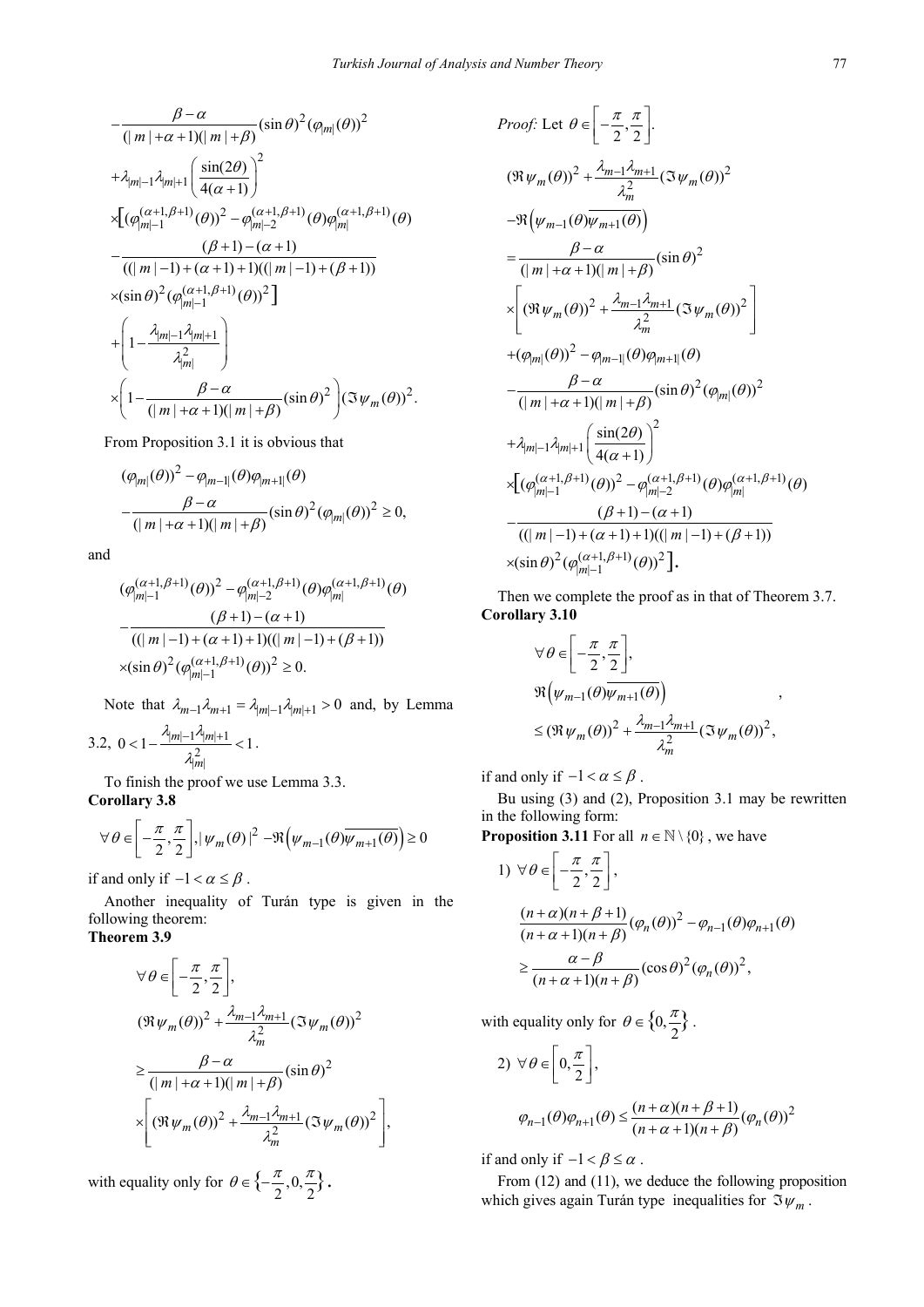**Proposition 3.12**

1) 
$$
\forall \theta \in \left[ -\frac{\pi}{2}, \frac{\pi}{2} \right],
$$
  
\n
$$
\frac{(\vert m \vert + \alpha)(\vert m \vert + \beta + 1)}{(\vert m \vert + \alpha + 1)(\vert m \vert + \beta)} (\Im \psi_m(\theta))^2 - \Im \psi_{m-1}(\theta) \Im \psi_{m+1}(\theta)
$$
  
\n
$$
\geq \begin{bmatrix} \frac{\lambda_{m-1}\lambda_{m+1}}{\lambda_m^2} & \frac{\alpha - \beta}{(\vert m \vert + \alpha)(\vert m \vert + \beta + 1)} (\cos \theta)^2 \\ +1 - \frac{\lambda_{m-1}\lambda_{m+1}}{\lambda_m^2} & \\ \times \frac{(\vert m \vert + \alpha)(\vert m \vert + \beta + 1)}{(\vert m \vert + \alpha + 1)(\vert m \vert + \beta)} (\Im \psi_m(\theta))^2, \end{bmatrix}
$$

with equality only for  $\theta \in \left\{-\frac{\pi}{2}, 0, \frac{\pi}{2}\right\}.$ 

$$
2) \forall \theta \in \left[-\frac{\pi}{2}, \frac{\pi}{2}\right],
$$
  
\n
$$
\Im \psi_{m-1}(\theta) \Im \psi_{m+1}(\theta)
$$
  
\n
$$
\leq \frac{\lambda_{m-1} \lambda_{m+1}}{\lambda_m^2} \frac{(|m| + \alpha)(|m| + \beta + 1)}{(|m| + \alpha + 1)(|m| + \beta)} (\Im \psi_m(\theta))^2
$$

if and only if  $-1 < \beta \leq \alpha$ .

It is obvious that Theorem 3.7 and Corollary 3.8 may be rewritten in the following proposition:

**Proposition 3.13**

1) 
$$
\forall \theta \in \left[-\frac{\pi}{2}, \frac{\pi}{2}\right],
$$
  
\n
$$
\frac{(|m| + \alpha)(|m| + \beta + 1)}{(|m| + \alpha + 1)(|m| + \beta)} |\psi_m(\theta)|^2 - \Re(\psi_{m-1}(\theta)\overline{\psi_{m+1}(\theta)})
$$
\n
$$
\geq \frac{\alpha - \beta}{(|m| + \alpha + 1)(|m| + \beta)} (\cos \theta)^2 |\psi_m(\theta)|^2,
$$

with equality only for  $\theta \in \left\{-\frac{\pi}{2}, 0, \frac{\pi}{2}\right\}$ .

2) 
$$
\forall \theta \in \left[-\frac{\pi}{2}, \frac{\pi}{2}\right],
$$
  

$$
\Re(\psi_{m-1}(\theta)\overline{\psi_{m+1}(\theta)}) \leq \frac{(|m| + \alpha)(|m| + \beta + 1)}{(|m| + \alpha + 1)(|m| + \beta)} |\psi_m(\theta)|^2.
$$

if and only if  $-1 < \beta \leq \alpha$ .

Also, Theorem 3.9 and Corollary 3.10 may be rewritten in the following form:

**Proposition 3.14**

1) 
$$
\forall \theta \in \left[ -\frac{\pi}{2}, \frac{\pi}{2} \right],
$$
  
\n
$$
\frac{(\vert m \vert + \alpha)(\vert m \vert + \beta + 1)}{(\vert m \vert + \alpha + 1)(\vert m \vert + \beta)} \left[ \frac{(\Re \psi_m(\theta))^2}{\lambda_m^2} (\Im \psi_m(\theta))^2 \right]
$$
  
\n
$$
-\Re \left( \psi_{m-1}(\theta) \overline{\psi_{m+1}(\theta)} \right)
$$
  
\n
$$
\geq \frac{\alpha - \beta}{(\vert m \vert + \alpha + 1)(\vert m \vert + \beta)} (\cos \theta)^2
$$

$$
\times \left[ \left( \Re \, \psi_m(\theta) \right)^2 + \frac{\lambda_{m-1} \lambda_{m+1}}{\lambda_m^2} \left( \Im \, \psi_m(\theta) \right)^2 \, \right]
$$

with equality only for  $\theta \in \left\{-\frac{\pi}{2}, 0, \frac{\pi}{2}\right\}.$ 

2) 
$$
\forall \theta \in \left[-\frac{\pi}{2}, \frac{\pi}{2}\right],
$$
  
\n
$$
\Re(\psi_{m-1}(\theta)\overline{\psi_{m+1}(\theta)})
$$
\n
$$
\leq \frac{(|m| + \alpha)(|m| + \beta + 1)}{(|m| + \alpha + 1)(|m| + \beta)} \left[\frac{(\Re \psi_m(\theta))^2}{\lambda_{m}^2} (\Im \psi_m(\theta))^2\right]
$$

if and only if  $-1 < \beta \leq \alpha$ .

#### **3.2. Special Cases**

From (4), Proposition 3.1, and Proposition 3.11, it is clear that the Gegenbauer polynomials  $\varphi_n^{(\alpha,\alpha)}, n \in \mathbb{N}$ , satisfy the following inequalities:

**Proposition 3.15** For all 
$$
n \in \mathbb{N} \setminus \{0\}
$$
, we have

1) 
$$
\forall \theta \in \left[0, \frac{\pi}{4}\right],
$$
  
\n
$$
\left(\varphi_{2n}^{(\alpha,\alpha)}(\theta)\right)^2 - \varphi_{2(n-1)}^{(\alpha,\alpha)}(\theta)\varphi_{2(n+1)}^{(\alpha,\alpha)}(\theta)
$$
\n
$$
\geq -\frac{(2\alpha+1)(\sin(2\theta))^2}{(2n-1)(n+\alpha+1)}\left(\varphi_{2n}^{(\alpha,\alpha)}(\theta)\right)^2,
$$

with equality only for  $\theta \in \left\{0, \frac{\pi}{4}\right\}$ .

2) 
$$
\forall \theta \in \left[0, \frac{\pi}{4}\right],
$$
  

$$
\left(\varphi_{2n}^{(\alpha,\alpha)}(\theta)\right)^2 - \varphi_{2(n-1)}^{(\alpha,\alpha)}(\theta)\varphi_{2(n+1)}^{(\alpha,\alpha)}(\theta) \ge 0
$$

if and only if  $-1 < \alpha \le -\frac{1}{2}$ .

3) 
$$
\forall \theta \in \left[0, \frac{\pi}{4}\right],
$$
  
\n
$$
\frac{(2n+1)(n+\alpha)}{(2n-1)(n+\alpha+1)} \left(\varphi_{2n}^{(\alpha,\alpha)}(\theta)\right)^2 - \varphi_{2(n-1)}^{(\alpha,\alpha)}(\theta)\varphi_{2(n+1)}^{(\alpha,\alpha)}(\theta)
$$
  
\n
$$
\geq \frac{2\alpha+1}{(2n-1)(n+\alpha+1)} (\cos(2\theta))^2 \left(\varphi_{2n}^{(\alpha,\alpha)}(\theta)\right)^2,
$$

with equality only for  $\theta \in \left\{0, \frac{\pi}{4}\right\}$ .

4) 
$$
\forall \theta \in \left[0, \frac{\pi}{4}\right],
$$
  
\n
$$
\varphi_{2(n-1)}^{(\alpha,\alpha)}(\theta)\varphi_{2(n+1)}^{(\alpha,\alpha)}(\theta) \le \frac{(2n+1)(n+\alpha)}{(2n-1)(n+\alpha+1)} \left(\varphi_{2n}^{(\alpha,\alpha)}(\theta)\right)^2
$$
\nif and only if  $\alpha \ge -\frac{1}{2}$ .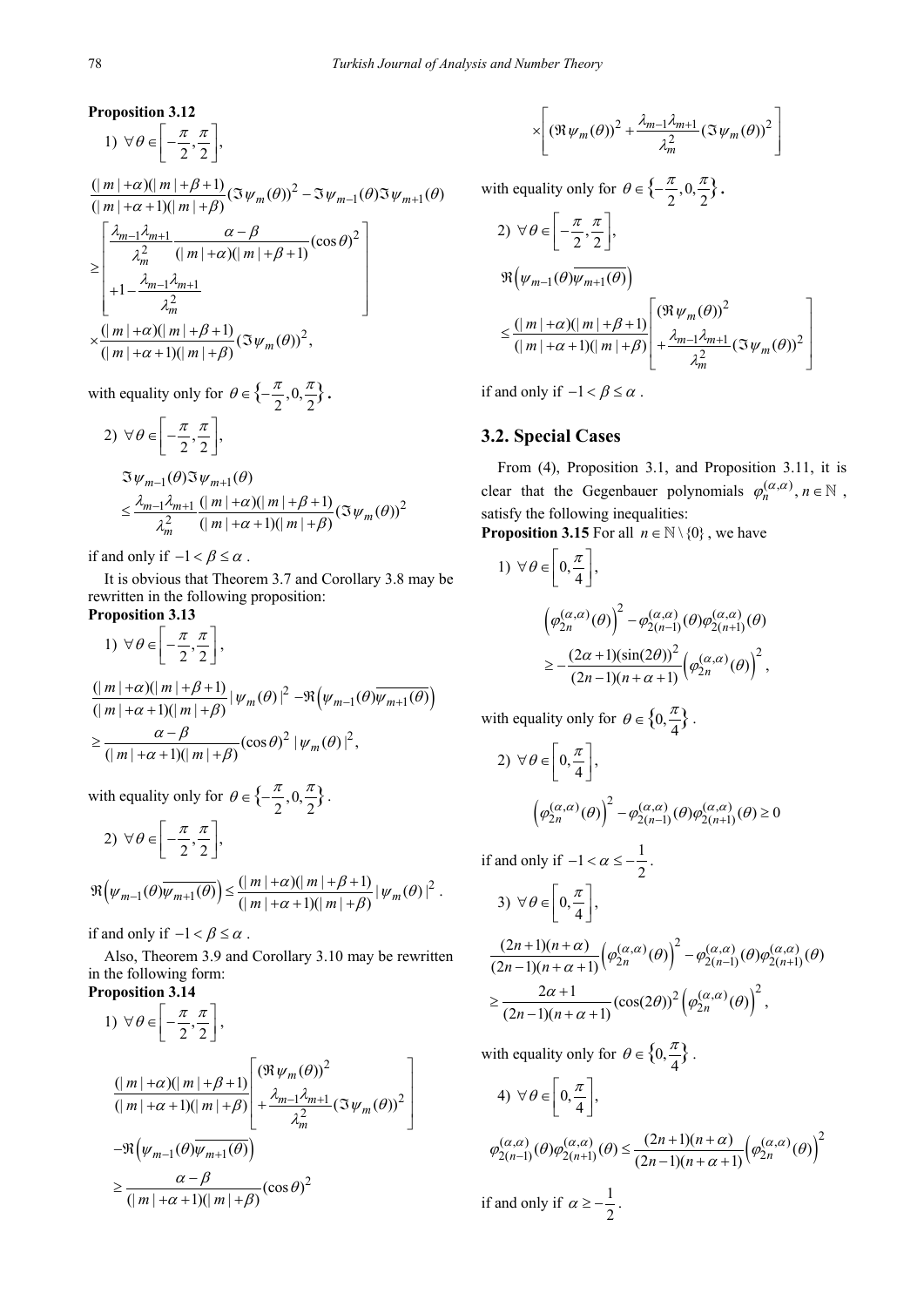5) 
$$
\forall \theta \in \left[0, \frac{\pi}{4}\right],
$$

$$
\left(\varphi_{2n+1}^{(\alpha,\alpha)}(\theta)\right)^2 - \varphi_{2n-1}^{(\alpha,\alpha)}(\theta)\varphi_{2n+3}^{(\alpha,\alpha)}(\theta)
$$

$$
\geq -\frac{(2\alpha-1)(\sin(2\theta))^2}{(2n+1)(n+\alpha+1)}\left(\varphi_{2n+1}^{(\alpha,\alpha)}(\theta)\right)^2
$$

with equality only for  $\theta \in \left\{0, \frac{\pi}{4}\right\}$ .

6) 
$$
\forall \theta \in \left[0, \frac{\pi}{4}\right],
$$
  

$$
\left(\varphi_{2n+1}^{(\alpha,\alpha)}(\theta)\right)^2 - \varphi_{2n-1}^{(\alpha,\alpha)}(\theta)\varphi_{2n+3}^{(\alpha,\alpha)}(\theta) \ge 0
$$

if and only if  $-1 < \alpha \leq \frac{1}{2}$ .

7) 
$$
\forall \theta \in \left[0, \frac{\pi}{4}\right],
$$
  

$$
\frac{(2n+3)(n+\alpha)}{(2n+1)(n+\alpha+1)} \left(\varphi_{2n+1}^{(\alpha,\alpha)}(\theta)\right)^2 - \varphi_{2n-1}^{(\alpha,\alpha)}(\theta)\varphi_{2n+3}^{(\alpha,\alpha)}(\theta)
$$

$$
\geq \frac{2\alpha-1}{(2n+1)(n+\alpha+1)} (\cos(2\theta))^2 \left(\varphi_{2n+1}^{(\alpha,\alpha)}(\theta)\right)^2,
$$

with equality only for  $\theta \in \left\{0, \frac{\pi}{4}\right\}$ .

8) 
$$
\forall \theta \in \left[0, \frac{\pi}{4}\right],
$$
  

$$
\varphi_{2n-1}^{(\alpha,\alpha)}(\theta)\varphi_{2n+3}^{(\alpha,\alpha)}(\theta) \le \frac{(2n+3)(n+\alpha)}{(2n+1)(n+\alpha+1)} \left(\varphi_{2n+1}^{(\alpha,\alpha)}(\theta)\right)^2
$$

if and only if  $\alpha \ge \frac{1}{2}$ .

From (10), Theorem 3.4, Corollary 3.5, and Proposition 3.12, we deduce the following inequalities related to  $(\alpha,\alpha)$  $\mathfrak{I}\mathfrak{\psi}_{2m}^{(\alpha,\alpha)}$  :

**Proposition 3.16** For all  $m \in \mathbb{Z} \setminus \{-1,0,1\}$ , we have

1) 
$$
\forall \theta \in \left[ -\frac{\pi}{4}, \frac{\pi}{4} \right],
$$

$$
\left( \Im \psi_{2m}^{(\alpha,\alpha)}(\theta) \right)^2 - \Im \psi_{2(m-1)}^{(\alpha,\alpha)}(\theta) \Im \psi_{2(m+1)}^{(\alpha,\alpha)}(\theta)
$$

$$
\geq \left[ -\frac{\lambda_{2(m-1)}^{(\alpha,\alpha)} \lambda_{2(m+1)}^{(\alpha,\alpha)}}{\left( \lambda_{2m}^{(\alpha,\alpha)} \right)^2} \frac{2\alpha+1}{(2|m|-1)(|m|+\alpha+1)} (\sin(2\theta))^2 +1 - \frac{\lambda_{2(m-1)}^{(\alpha,\alpha)} \lambda_{2(m+1)}^{(\alpha,\alpha)}}{\left( \lambda_{2m}^{(\alpha,\alpha)} \right)^2} \right] \times \left( \Im \psi_{2m}^{(\alpha,\alpha)}(\theta) \right)^2,
$$

with equality only for  $\theta \in \left\{-\frac{\pi}{4}, 0, \frac{\pi}{4}\right\}$ .

$$
2) \ \forall \theta \in \left[-\frac{\pi}{4}, \frac{\pi}{4}\right],
$$

$$
\Im \psi_{2(m-1)}^{(\alpha,\alpha)}(\theta) \Im \psi_{2(m+1)}^{(\alpha,\alpha)}(\theta)
$$
\n
$$
\leq \frac{\lambda_{2(m-1)}^{(\alpha,\alpha)}\lambda_{2(m+1)}^{(\alpha,\alpha)}}{\lambda_{2m}^{(\alpha,\alpha)}} \Big(\Im \psi_{2m}^{(\alpha,\alpha)}(\theta)\Big)^2
$$
\nif and only if  $-1 < \alpha \leq -\frac{1}{2}$ .\n3)  $\forall \theta \in \left[-\frac{\pi}{4}, \frac{\pi}{4}\right]$ ,\n
$$
\frac{(2|m|+1)(|m|+\alpha)}{(2|m|-1)(|m|+\alpha+1)} \Big(\Im \psi_{2m}^{(\alpha,\alpha)}(\theta)\Big)^2
$$
\n
$$
-\Im \psi_{2(m-1)}^{(\alpha,\alpha)}(\theta) \Im \psi_{2(m+1)}^{(\alpha,\alpha)}(\theta)
$$
\n
$$
\geq \left[\frac{\lambda_{2(m-1)}^{(\alpha,\alpha)}\lambda_{2(m+1)}^{(\alpha,\alpha)}}{\lambda_{2m}^{(\alpha,\alpha)}\lambda_{2(m+1)}^{(\alpha,\alpha)}} \frac{2\alpha-1}{(2|m|+1)(|m|+\alpha)} (\cos(2\theta))^2 + 1 - \frac{\lambda_{2(m-1)}^{(\alpha,\alpha)}\lambda_{2(m+1)}^{(\alpha,\alpha)}}{\lambda_{2m}^{(\alpha,\alpha)}\lambda_{2(m+1)}^{(\alpha,\alpha)}} \Big| \times \frac{(2|m|+1)(|m|+\alpha)}{(2|m|+1)(|m|+\alpha+1)}
$$
\n
$$
\times \left(\Im \psi_{2m}^{(\alpha,\alpha)}(\theta)\right)^2
$$

with equality only for  $\theta \in \left\{-\frac{\pi}{4}, 0, \frac{\pi}{4}\right\}$ .

4) 
$$
\forall \theta \in \left[ -\frac{\pi}{4}, \frac{\pi}{4} \right],
$$
  
\n
$$
\Im \psi_{2(m-1)}^{(\alpha, \alpha)}(\theta) \Im \psi_{2(m+1)}^{(\alpha, \alpha)}(\theta)
$$
  
\n
$$
\leq \frac{\lambda_{2(m-1)}^{(\alpha, \alpha)} \lambda_{2(m+1)}^{(\alpha, \alpha)} (2 |m| + 1)(|m| + \alpha)}{(\lambda_{2m}^{(\alpha, \alpha)})^2} \frac{(2 |m| + 1)(|m| + \alpha)}{(2 |m| - 1)(|m| + \alpha + 1)} \Big( \Im \psi_{2m}^{(\alpha, \alpha)}(\theta) \Big)^2
$$

if and only if  $\alpha \geq -\frac{1}{2}$ .

By using (10), Theorem 3.7, Corollary 3.8, and Proposition 3.13, we can show that the Gegenbauer-Dunkl polynomials  $\psi_{2m}^{(\alpha,\alpha)}$  satisfy the following inequalities:

**Proposition 3.17** For all  $m \in \mathbb{Z} \setminus \{-1,0,1\}$ , we have

1) 
$$
\forall \theta \in \left[-\frac{\pi}{4}, \frac{\pi}{4}\right]
$$
,  
\n
$$
|\psi_{2m}^{(\alpha,\alpha)}(\theta)|^2 - \Re\left(\psi_{2(m-1)}^{(\alpha,\alpha)}(\theta)\overline{\psi_{2(m+1)}^{(\alpha,\alpha)}(\theta)}\right)
$$
\n
$$
\geq -\frac{2\alpha+1}{(2|m|-1)(|m|+\alpha+1)}(\sin(2\theta))^2 | \psi_{2m}^{(\alpha,\alpha)}(\theta)|^2,
$$

with equality only for  $\theta \in \left\{-\frac{\pi}{4}, 0, \frac{\pi}{4}\right\}$ .

2) 
$$
\forall \theta \in \left[-\frac{\pi}{4}, \frac{\pi}{4}\right],
$$
  
\n
$$
|\psi_{2m}^{(\alpha,\alpha)}(\theta)|^2 - \Re\left(\psi_{2(m-1)}^{(\alpha,\alpha)}(\theta)\overline{\psi_{2(m+1)}^{(\alpha,\alpha)}(\theta)}\right) \ge 0
$$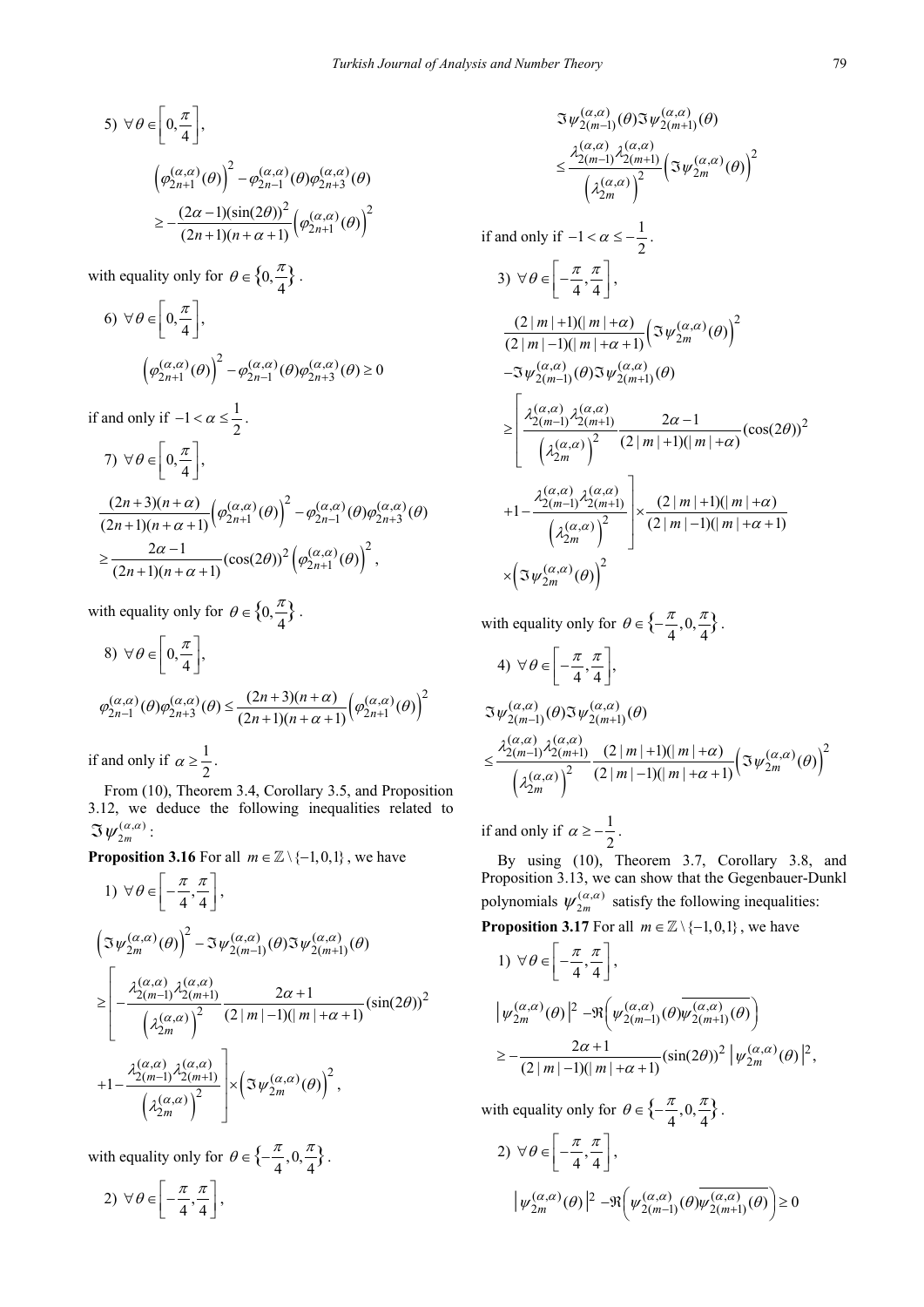if and only if 
$$
-1 < \alpha \le -\frac{1}{2}
$$
.  
\n3)  $\forall \theta \in \left[-\frac{\pi}{4}, \frac{\pi}{4}\right]$ ,  
\n
$$
\frac{(2|m|+1)(|m|+\alpha)}{(2|m|-1)(|m|+\alpha+1)} |\psi_{2m}^{(\alpha,\alpha)}(\theta)|^2
$$
\n
$$
-\Re\left(\psi_{2(m-1)}^{(\alpha,\alpha)}(\theta)\psi_{2(m+1)}^{(\alpha,\alpha)}(\theta)\right)
$$
\n
$$
\ge \frac{2\alpha-1}{(2|m|-1)(|m|+\alpha+1)}(\cos(2\theta))^2 |\psi_{2m}^{(\alpha,\alpha)}(\theta)|^2,
$$

with equality only for  $\theta \in \left\{-\frac{\pi}{4}, 0, \frac{\pi}{4}\right\}.$ 

4) 
$$
\forall \theta \in \left[ -\frac{\pi}{4}, \frac{\pi}{4} \right],
$$
  

$$
\Re \left( \psi_{2(m-1)}^{(\alpha,\alpha)}(\theta) \overline{\psi_{2(m+1)}^{(\alpha,\alpha)}(\theta)} \right)
$$
  

$$
\leq \frac{(2|m|+1)(|m|+\alpha)}{(2|m|-1)(|m|+\alpha+1)} |\psi_{2m}^{(\alpha,\alpha)}(\theta)|^2
$$

if and only if  $\alpha \geq -\frac{1}{2}$ .

Also, (10), Theorem 3.9, Corollary 3.10, and Proposition 3.14 give the following proposition: **Proposition 3.18** For all  $m \in \mathbb{Z} \setminus \{-1,0,1\}$ , we have

1) 
$$
\forall \theta \in \left[ -\frac{\pi}{4}, \frac{\pi}{4} \right],
$$
  
\n
$$
\left( \Re \psi_{2m}^{(\alpha,\alpha)}(\theta) \right)^2 + \frac{\lambda_{2(m-1)}^{(\alpha,\alpha)} \lambda_{2(m+1)}^{(\alpha,\alpha)}}{\left( \lambda_{2m}^{(\alpha,\alpha)} \right)^2} \left( \Im \psi_{2m}^{(\alpha,\alpha)}(\theta) \right)^2
$$
  
\n
$$
- \Re \left( \psi_{2(m-1)}^{(\alpha,\alpha)}(\theta) \psi_{2(m+1)}^{(\alpha,\alpha)}(\theta) \right)
$$
  
\n
$$
\geq -\frac{2\alpha + 1}{(2|m|-1)(|m| + \alpha + 1)} (\sin(2\theta))^2
$$
  
\n
$$
\times \left[ \left( \Re \psi_{2m}^{(\alpha,\alpha)}(\theta) \right)^2 + \frac{\lambda_{2(m-1)}^{(\alpha,\alpha)} \lambda_{2(m+1)}^{(\alpha,\alpha)}}{\left( \lambda_{2m}^{(\alpha,\alpha)} \right)^2} \left( \Im \psi_{2m}^{(\alpha,\alpha)}(\theta) \right)^2 \right],
$$

with equality only for 
$$
\theta \in \left\{-\frac{\pi}{4}, 0, \frac{\pi}{4}\right\}
$$
.  
\n2)  $\forall \theta \in \left[-\frac{\pi}{4}, \frac{\pi}{4}\right]$ ,  
\n $\Re\left(\psi_{2(m-1)}^{(\alpha,\alpha)}(\theta)\overline{\psi_{2(m+1)}^{(\alpha,\alpha)}(\theta)}\right)$   
\n $\leq \left(\Re \psi_{2m}^{(\alpha,\alpha)}(\theta)\right)^2 + \frac{\lambda_{2(m-1)}^{(\alpha,\alpha)}\lambda_{2(m+1)}^{(\alpha,\alpha)}}{\left(\lambda_{2m}^{(\alpha,\alpha)}\right)^2} \left(\Im \psi_{2m}^{(\alpha,\alpha)}(\theta)\right)^2$   
\nif and only if  $-1 < \alpha \leq -\frac{1}{2}$ .

3)  $\forall \theta \in \left[-\frac{\pi}{4}, \frac{\pi}{4}\right],$ 

$$
\begin{aligned}&\frac{(2|m|+1)(|m|+\alpha)}{(2|m|-1)(|m|+\alpha+1)}\\&\times\Bigg[\Big(\Re\psi_{2m}^{(\alpha,\alpha)}(\theta)\Big)^2+\frac{\lambda_{2(m-1)}^{(\alpha,\alpha)}\lambda_{2(m+1)}^{(\alpha,\alpha)}}{\Big(\lambda_{2m}^{(\alpha,\alpha)}\Big)^2}\Big(\Im\psi_{2m}^{(\alpha,\alpha)}(\theta)\Big)^2\Bigg]\\&-\Re\Big(\psi_{2(m-1)}^{(\alpha,\alpha)}(\theta)\overline{\psi_{2(m+1)}^{(\alpha,\alpha)}(\theta)}\Big)\\&\geq\frac{2\alpha-1}{(2|m|-1)(|m|+\alpha+1)}(\cos(2\theta))^2\\&\times\Bigg[\Big(\Re\psi_{2m}^{(\alpha,\alpha)}(\theta)\Big)^2+\frac{\lambda_{2(m-1)}^{(\alpha,\alpha)}\lambda_{2(m+1)}^{(\alpha,\alpha)}}{\Big(\lambda_{2m}^{(\alpha,\alpha)}\Big)^2}\Big(\Im\psi_{2m}^{(\alpha,\alpha)}(\theta)\Big)^2\Bigg],\end{aligned}
$$

with equality only for  $\theta \in \left\{-\frac{\pi}{4}, 0, \frac{\pi}{4}\right\}$ .

4) 
$$
\forall \theta \in \left[ -\frac{\pi}{4}, \frac{\pi}{4} \right],
$$

$$
\Re \left( \psi_{2(m-1)}^{(\alpha,\alpha)}(\theta) \overline{\psi_{2(m+1)}^{(\alpha,\alpha)}(\theta)} \right) \le \frac{(2|m|+1)(|m|+\alpha)}{(2|m|-1)(|m|+\alpha+1)}
$$

$$
\times \left[ \left( \Re \psi_{2m}^{(\alpha,\alpha)}(\theta) \right)^2 + \frac{\lambda_{2(m-1)}^{(\alpha,\alpha)}\lambda_{2(m+1)}^{(\alpha,\alpha)}}{\left( \lambda_{2m}^{(\alpha,\alpha)} \right)^2} \left( \Im \psi_{2m}^{(\alpha,\alpha)}(\theta) \right)^2 \right]
$$

if and only if  $\alpha \geq -\frac{1}{2}$ .

# **Examples 3.19**

1)If we take  $\alpha = \beta = \frac{1}{2}$  in Proposition 3.1, one can show that

$$
\forall n \in \mathbb{N}, \forall \theta \in [0, \pi], |\sin(n\theta)| \leq n \sin \theta.
$$

2) If we take  $\alpha = -\frac{1}{2}$  and  $\beta = \frac{1}{2}$  in Proposition 3.1,

one can show that

$$
\forall n \in \mathbb{N}, \forall \theta \in \left[0, \frac{\pi}{2}\right], |\cos((2n+1)\theta)| \le (2n+1)\cos\theta.
$$

The study of the first terms of the Jacobi-Dunkl polynomials gives the following inequalities: **Proposition 3.20**

$$
\forall m \in \{-1, 0, 1\}, \forall \theta \in \left[-\frac{\pi}{2}, \frac{\pi}{2}\right],
$$
  

$$
\left(\Im \psi_m(\theta)\right)^2 - \Im \psi_{m-1}(\theta) \Im \psi_{m+1}(\theta) \ge 0,
$$

with equality only for  $\theta \in \left\{-\frac{\pi}{2}, 0, \frac{\pi}{2}\right\}$ .

*Proof:* 

$$
\forall m \in \{-1, 0, 1\}, \forall \theta \in \left[-\frac{\pi}{2}, \frac{\pi}{2}\right],
$$

$$
(\Im \psi_m(\theta))^2 - \Im \psi_{m-1}(\theta) \Im \psi_{m+1}(\theta) = (\Im \psi_1(\theta))^2
$$

$$
= \frac{\rho + 1}{4(\alpha + 1)^2} (\sin(2\theta))^2 \ge 0.
$$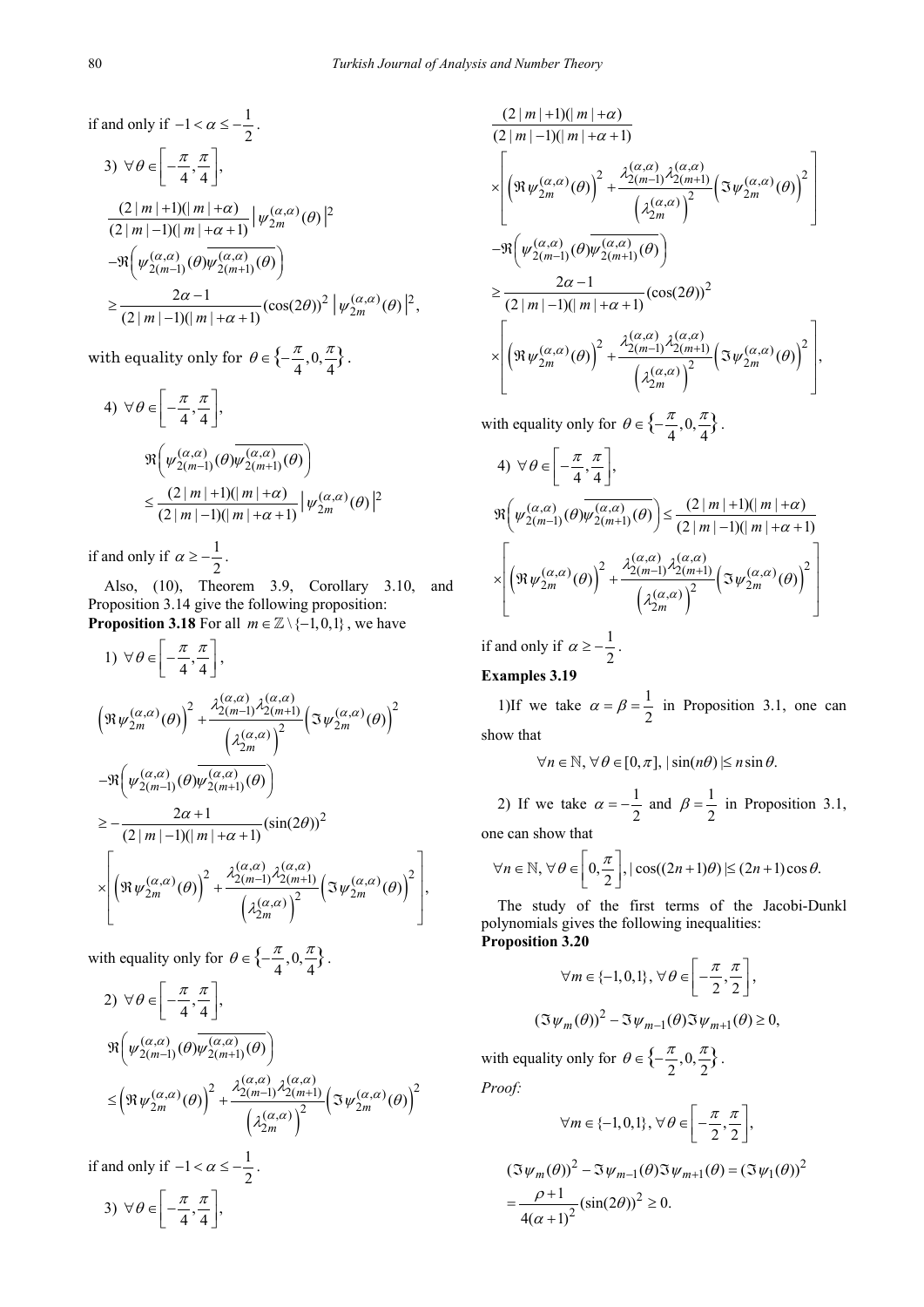Remark 3.21 The members of the inequality, given in Corollary 3.5, take the value zero when  $m \in \{-1,1\}$ ,  $\alpha$  > -1 and  $\beta$  > -1.

#### **Proposition 3.22**

1) If  $-1 < \beta \leq \alpha$ , then

$$
\forall \theta \in \left[ -\frac{\pi}{2}, \frac{\pi}{2} \right], |\psi_0(\theta)|^2 - \Re \left( \psi_{-1}(\theta) \overline{\psi_1(\theta)} \right) \ge 0,
$$

with equality only for  $\theta = 0$  or  $(\theta = \pm \frac{\pi}{2}$  and  $\beta = \alpha$ ).

2) If 
$$
-1 < \alpha < \beta
$$
, let

$$
\theta_0 := \arctan\left(\sqrt{\frac{2\alpha + 3}{\beta - \alpha}}\right),\tag{13}
$$

then

a) 
$$
\forall \theta \in ]-\theta_0, \theta_0[\setminus\{0\},]
$$
  
\n
$$
\mathfrak{R}(\psi_{-1}(\theta)\overline{\psi_1(\theta)}) < |\psi_0(\theta)|^2.
$$
  
\nb)  $\forall \theta \in [-\frac{\pi}{2}, -\theta_0[\cup]\theta_0, \frac{\pi}{2}],$   
\n
$$
|\psi_0(\theta)|^2 < \mathfrak{R}(\psi_{-1}(\theta)\overline{\psi_1(\theta)}).
$$

c) 
$$
\forall \theta \in \{-\theta_0, 0, \theta_0\}
$$
,  

$$
\mathfrak{R}(\psi_{-1}(\theta)\overline{\psi_1(\theta)}) = |\psi_0(\theta)|^2 = 1.
$$

Proof: 
$$
\forall \theta \in \left[-\frac{\pi}{2}, \frac{\pi}{2}\right],
$$
  
\n
$$
|\psi_0(\theta)|^2 - \Re(\psi_{-1}(\theta)\overline{\psi_1(\theta)})
$$
\n
$$
= \frac{\rho + 1}{4(\alpha + 1)^2} (\sin(2\theta))^2 + 1 - (\varphi_1(\theta))^2
$$
\n
$$
= \frac{(\rho + 1)}{(\alpha + 1)^2} (\sin \theta)^2 \left[ (2\alpha + 3)(\cos \theta)^2 + (\alpha - \beta)(\sin \theta)^2 \right].
$$

The derivative of the function

$$
f: \theta \mapsto (2\alpha + 3)(\cos \theta)^2 + (\alpha - \beta)(\sin \theta)^2
$$

is  $f' : \theta \mapsto -(\rho + 2) \sin(2\theta)$ . Then  $\forall \theta \in \left] 0, \frac{\pi}{2} \right[$ ,  $\forall \theta \in \left] 0, \frac{\pi}{2} \right[ , \quad f'(\theta) < 0.$ Moreover,  $f(0) = 2\alpha + 3 > 0$  and  $f\left(\frac{\pi}{2}\right) = \alpha - \beta < 0$ when  $-1 < \alpha < \beta$ . Thus we get the sign of  $f(\theta)$  which

finishes the proof.

**Corollary 3.23**

1) If  $-1 < \beta \leq \alpha$ , then

$$
\forall \theta \in \left[0, \frac{\pi}{2}\right], \quad |\varphi_1(\theta)| \leq \left(\frac{\rho+1}{4(\alpha+1)^2}(\sin(2\theta))^2 + 1\right)^{\frac{1}{2}},
$$

with equality only for  $\theta = 0$  or  $(\theta = \frac{\pi}{2}$  and  $\beta = \alpha$ ). 2) If  $-1 < \alpha < \beta$ , then

a) 
$$
\forall \theta \in ]0, \theta_0[
$$
,

$$
|\varphi_1(\theta)| \le \left(\frac{\rho+1}{4(\alpha+1)^2} (\sin(2\theta))^2 + 1\right)^{\frac{1}{2}}.
$$
  
b)  $\forall \theta \in \left] \theta_0, \frac{\pi}{2} \right],$   

$$
\left(\frac{\rho+1}{4(\alpha+1)^2} (\sin(2\theta))^2 + 1\right)^{\frac{1}{2}} < |\varphi_1(\theta)|.
$$
  
c)  $\forall \theta \in \{0, \theta_0\},$ 

$$
|\varphi_1(\theta)| = \left(\frac{\rho + 1}{4(\alpha + 1)^2} (\sin(2\theta))^2 + 1\right)^2 = 1,
$$

where  $\theta_0$  is given by (13).

**Proposition 3.24** Let  $m \in \{-1, 1\}$ . 1) If  $-1 < \alpha \leq \beta$ , then

$$
\forall \theta \in \left[-\frac{\pi}{2}, \frac{\pi}{2}\right], \quad (\Re \psi_m(\theta))^2 - \Re \left(\psi_{m-1}(\theta) \overline{\psi_{m+1}(\theta)}\right) \ge 0,
$$

with equality only for  $\theta = 0$  or  $(\theta = \pm \frac{\pi}{2}$  and  $\beta = \alpha$ ). 2) If  $-1 < \beta < \alpha$ , let

$$
\theta_1 = \arctan\left(\sqrt{\frac{2(\alpha+1)(\alpha+2)}{(\alpha-\beta)(\beta+1)}}\right),\tag{14}
$$

then

a) 
$$
\forall \theta \in ]-\theta_1, \theta_1[\setminus \{0\},
$$
  
\n $\mathfrak{R}(\psi_{m-1}(\theta)\overline{\psi_{m+1}(\theta)}) < (\mathfrak{R}\psi_m(\theta))^2$ .  
\nb)  $\forall \theta \in [-\frac{\pi}{2}, -\theta_1[\cup] \theta_1, \frac{\pi}{2}],$   
\n $(\mathfrak{R}\psi_m(\theta))^2 < \mathfrak{R}(\psi_{m-1}(\theta)\overline{\psi_{m+1}(\theta)}).$   
\nc)  $\forall \theta \in \{-\theta_1, 0, \theta_1\},$   
\n $\mathfrak{R}(\psi_{m-1}(\theta)\overline{\psi_{m+1}(\theta)}) = (\mathfrak{R}\psi_m(\theta))^2$ .  
\nProof:  $\forall \theta \in [-\frac{\pi}{2}, \frac{\pi}{2}],$   
\n $\mathfrak{R}(\psi_{m-1}(\theta)\overline{\psi_{m+1}(\theta)}) - (\mathfrak{R}\psi_m(\theta))^2$   
\n $= \varphi_2(\theta) - (\varphi_1(\theta))^2$   
\n $= -\frac{(\sin \theta)^2}{(\alpha + 1)^2(\alpha + 2)}$   
\n $\times [2(\alpha + 1)(\alpha + 2)(\cos \theta)^2 + (\beta + 1)(\beta - \alpha)(\sin \theta)^2].$ 

The derivative of the function

$$
g: \theta \mapsto 2(\alpha+1)(\alpha+2)(\cos \theta)^2 + (\beta+1)(\beta-\alpha)(\sin \theta)^2.
$$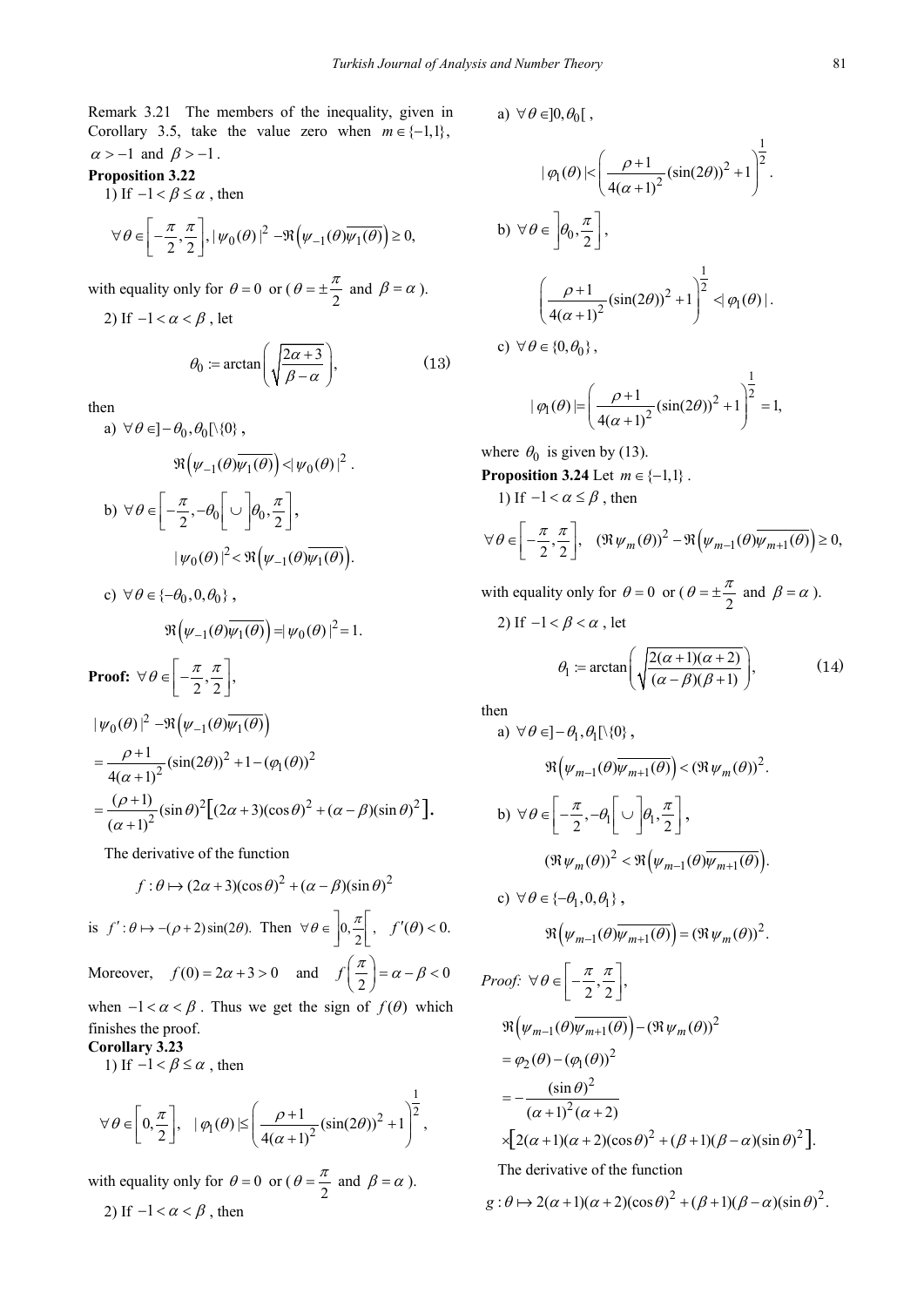is 
$$
g': \theta \mapsto [(\beta+1)(\beta-\alpha)-2(\alpha+1)(\alpha+2)]\sin(2\theta)
$$
. If  
\n $-1 < \beta < \alpha$ , then  $\forall \theta \in [0, \frac{\pi}{2}]$ ,  $g'(\theta) < 0$ . Moreover,  
\n $g(0) = 2(\alpha+1)(\alpha+2) > 0$  and  $g(\frac{\pi}{2}) = (\beta+1)(\beta-\alpha) < 0$ .  
\nThus we get the sign of  $g(\theta)$  which finishes the proof.

Thus we get the sign of  $g(\theta)$  which finishes the proof. **Remark 3.25**

$$
\forall m \in \mathbb{Z},
$$
  

$$
\mathfrak{R}(\psi_{m-1}(0)\overline{\psi_{m+1}(0)}) = (\mathfrak{R}\psi_m(0))^2
$$
  

$$
= |\psi_m(0)|^2 = 1.
$$

**Corollary 3.26**

1) If  $-1 < \alpha \le \beta$ , then

 $2)$  If  $\begin{pmatrix} 1 & 0 & 0 & 0 \\ 0 & 0 & 0 & 0 \\ 0 & 0 & 0 & 0 \end{pmatrix}$ 

$$
\forall \theta \in \left[0, \frac{\pi}{2}\right], \varphi_2(\theta) \leq (\varphi_1(\theta))^2,
$$

with equality only for  $\theta = 0$  or  $(\theta = \frac{\pi}{2}$  and  $\beta = \alpha$ ).

2) If 
$$
-1 < p < \alpha
$$
, then  
\na)  $\forall \theta \in ]0, \theta_1[, \varphi_2(\theta) < (\varphi_1(\theta))^2$ .  
\nb)  $\forall \theta \in ]\theta_1, \frac{\pi}{2}], (\varphi_1(\theta))^2 < \varphi_2(\theta)$ .

- c)  $\forall \theta \in \{0, \theta_1\}, \varphi_2(\theta) = (\varphi_1(\theta))^2$ , where  $\theta_1$  is given by (14).
- **Proposition 3.27** Let  $m \in \{-1, 1\}$ .

1) If  $-1 < \alpha \leq \beta$ , then

$$
\forall \theta \in \left[ -\frac{\pi}{2}, \frac{\pi}{2} \right], \left| \psi_m(\theta) \right|^2 - \Re \left( \psi_{m-1}(\theta) \overline{\psi_{m+1}(\theta)} \right) \ge 0,
$$

with equality only for  $\theta = 0$  or  $(\theta = \pm \frac{\pi}{2}$  and  $\beta = \alpha$ ).

2) If 
$$
-1 < \beta < \alpha
$$
, let

$$
\theta_2 = \arctan\left(\sqrt{\frac{(\alpha+2)(3\alpha+\beta+4)}{(\alpha-\beta)(\beta+1)}}\right),\tag{15}
$$

then

a) 
$$
\forall \theta \in ]-\theta_2, \theta_2[\setminus\{0\},]
$$
  
\n $\mathfrak{R}(\psi_{m-1}(\theta)\overline{\psi_{m+1}(\theta)}) < |\psi_m(\theta)|^2$ .  
\nb)  $\forall \theta \in [-\frac{\pi}{2}, -\theta_2[\cup] \theta_2, \frac{\pi}{2}],$   
\n $|\psi_m(\theta)|^2 < \mathfrak{R}(\psi_{m-1}(\theta)\overline{\psi_{m+1}(\theta)}).$   
\nc)  $\forall \theta \in \{-\theta_2, 0, \theta_2\},$ 

$$
\Re(\psi_{m-1}(\theta)\overline{\psi_{m+1}(\theta)}) = |\psi_m(\theta)|^2.
$$

*Proof:* 

$$
\forall \theta \in \left[ -\frac{\pi}{2}, \frac{\pi}{2} \right], \quad \left| \psi_m(\theta) \right|^2 - \Re \left( \psi_{m-1}(\theta) \overline{\psi_{m+1}(\theta)} \right)
$$

$$
= |\psi_1(\theta)|^2 - \varphi_2(\theta)
$$
  
\n
$$
= (\varphi_1(\theta))^2 + \frac{\rho+1}{4(\alpha+1)^2} (\sin(2\theta))^2 - \varphi_2(\theta)
$$
  
\n
$$
= \frac{(\sin \theta)^2}{(\alpha+1)^2 (\alpha+2)}
$$
  
\n
$$
\times [(\alpha+2)(3\alpha+\beta+4)(\cos \theta)^2 + (\beta+1)(\beta-\alpha)(\sin \theta)^2].
$$
  
\nThe derivative of the function  
\n
$$
h: \theta \mapsto (\alpha+2)(3\alpha+\beta+4)(\cos \theta)^2 + (\beta+1)(\beta-\alpha)(\sin \theta)^2.
$$
  
\nis  $h': \theta \mapsto [(\beta+1)(\beta-\alpha) - (\alpha+2)(3\alpha+\beta+4)]\sin(2\theta).$  If  
\n
$$
-1 < \beta < \alpha \text{ , then } \forall \theta \in ]0, \frac{\pi}{2}[, h'(\theta) < 0 \text{ . Moreover,}
$$
  
\n
$$
h(0) = (\alpha+2)(3\alpha+\beta+4) > 0 \text{ and } h(\frac{\pi}{2}) = (\beta+1)(\beta-\alpha) < 0.
$$
  
\nThus we get the sign of  $h(\theta)$  which finishes the proof.

**Corollary 3.28** 1) If  $-1 < \alpha \leq \beta$ , then

$$
\forall \theta \in \left[0, \frac{\pi}{2}\right], \varphi_2(\theta) \leq (\varphi_1(\theta))^2 + \frac{\rho + 1}{4(\alpha + 1)^2} (\sin(2\theta))^2,
$$

with equality only for  $\theta = 0$  or  $(\theta = \frac{\pi}{2}$  and  $\beta = \alpha$ ).

2) If 
$$
-1 < \beta < \alpha
$$
, then  
\na)  $\forall \theta \in ]0, \theta_2[$ ,  
\n
$$
\varphi_2(\theta) < (\varphi_1(\theta))^2 + \frac{\rho + 1}{4(\alpha + 1)^2} (\sin(2\theta))^2.
$$
\nb)  $\forall \theta \in ]\theta_2, \frac{\pi}{2}],$   
\n
$$
(\varphi_1(\theta))^2 + \frac{\rho + 1}{4(\alpha + 1)^2} (\sin(2\theta))^2 < \varphi_2(\theta).
$$
  
\nc)  $\forall \theta \in \{0, \theta_2\},$ 

$$
\varphi_2(\theta) = (\varphi_1(\theta))^2 + \frac{\rho + 1}{4(\alpha + 1)^2} (\sin(2\theta))^2,
$$

where  $\theta_2$  is given by (15).

# **Acknowledgements**

Thanks to the referee for careful reading and helpful comments.

## **References**

- <span id="page-10-0"></span>[1] Gasper, G., An inequality of Turán type for Jacobi polynomials, *Proc. Amer. Math. Soc.*, 32(2). 435-439. 1972.
- <span id="page-10-1"></span>[2] Turán, P., On the zeros of the polynomials of Legendre, Č*asopis. Pĕst. Mat. Fys.*, 75. 113-122. 1950.
- [3] Szegö, G., On an inequality of P. Turán concerning Legendre polynomials, *Bull. Amer. Math. Soc.*, 54. 401-405. 1948.